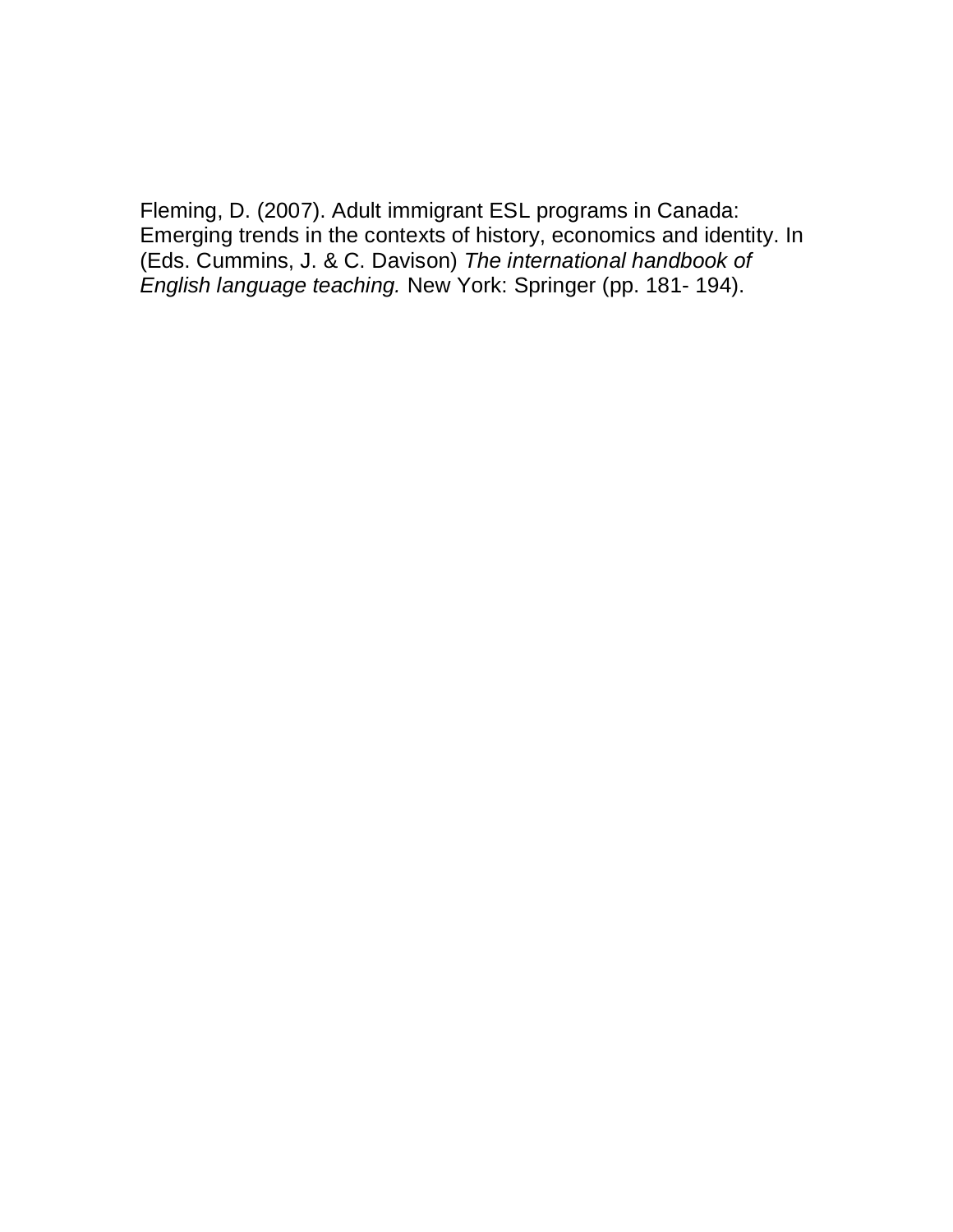Canadian history and traditions have created a country where our values include tolerance and respect for cultural differences, and a commitment to social justice. We are proud of the fact that we are a peaceful nation and that we are accepted in many places around the world as peacekeepers. As a small population occupying a vast northern land enriched by immigration throughout its history, Canadians have developed a kind of genius for compromise and co-existence. Citizenship and Immigration Canada, 2002a

 Canada faces demographic challenges. Birth rates are at a historic low, and Canada's largest age cohort--the baby boomers--is ageing… Immigration will likely account for all net labour force growth by 2011, and projections indicate it will account for total population growth by 2031. For these reasons, ensuring that immigrants and refugees have the skills to succeed in the labour market is key to Canada's future prosperity. Citizenship and Immigration Canada Immigration Plan, 2002b

 Each and every form of ethnic, linguistic, religious, racial and indeed national social identity in Canada has been fabricated into a certain *nationality* through maintaining the dominance of some social identity (a certain patriarchal Englishness) against and under which… all others are subordinated.

Young, 1984; pp.10-12

 For all its rhetoric about a cultural "mosaic," Canada refuses to renovate its national self-image to include its changing complexion. It is a New World country with Old World concepts of a fixed, exclusionist national identity… Canadians of colour were routinely treated as "not real" Canadians.

Mukherjee, 1997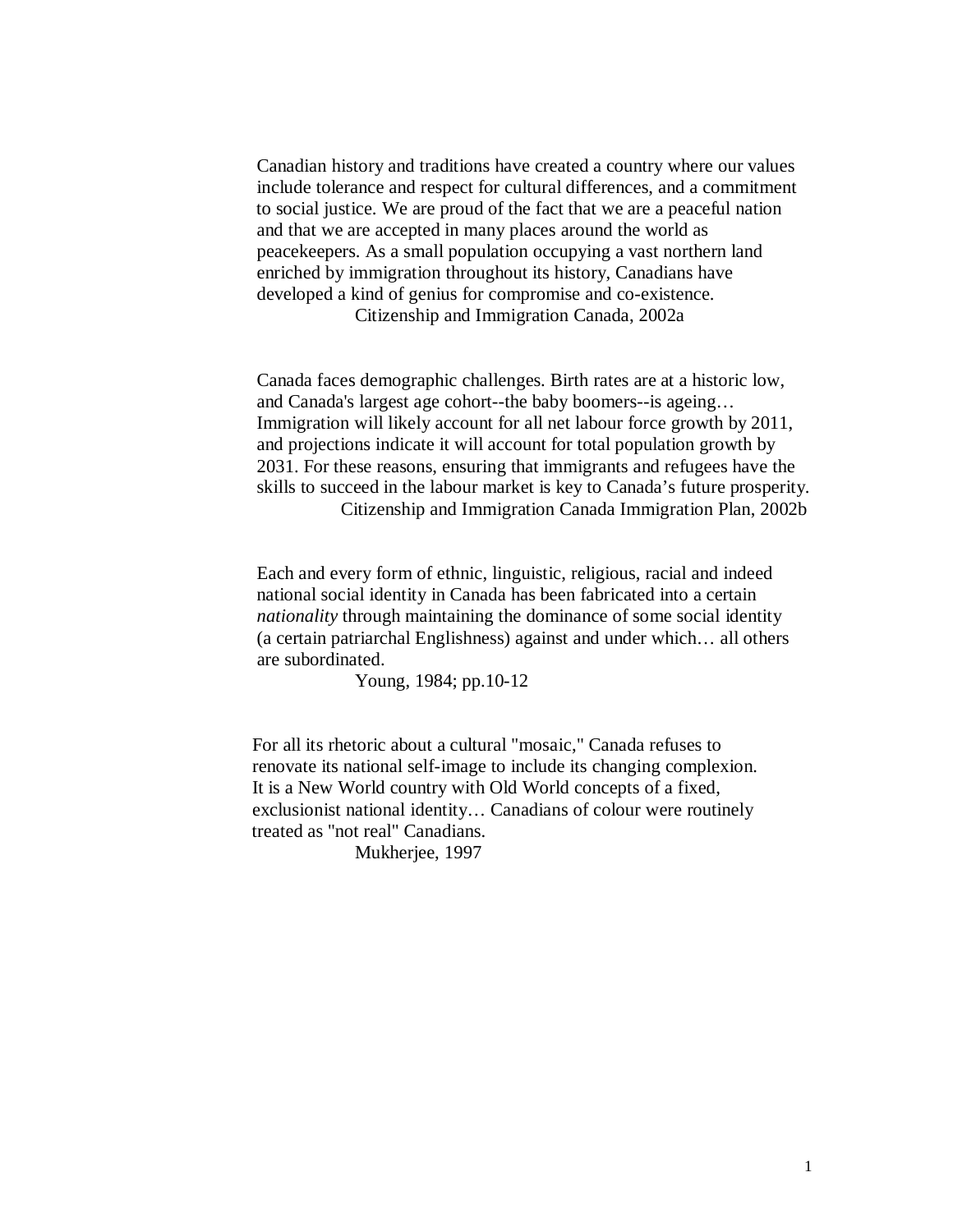## **Introduction**

As is indicated by the first quotation that introduces this chapter, the Canadian government likes to indulge in self-congratulatory and often smug statements about how generous it is to the large numbers of newcomers who immigrate into the country. Individual Canadians do indeed seem to be generous and welcoming to immigrants, as is shown in recent polling (Migration News, 2002) and exemplified by newspaper editorials (Toronto Star, 2002a). However, as the second quotation reveals, these tendencies should not mask the fact that the national government's policy developers support high levels of immigration primarily because this is vital to their perception of Canada's long-term economic and political interests.

 Canada obtains the full financial benefits of immigration only if newcomers can be integrated into the fabric of the nation's economic life. In that regard, second language education programs are central to the removal of barriers to newcomer integration (Wong, Duff & Early, 2001) especially the inability to speak either English or French, the country's two official languages.

 However crucial the economic contributions provided by these programs might be, it is also important to note they play a crucial role in identity formation, both in terms of what it means to individuals (Harris, Leung & Rampton, 2002; Ilieva, 2000; Kubata, 2001; Morgan, 1997; Norton, 2000) and the nation-state (Anderson, 1991; Burt, 1986; Courchêne, 1996; Fleming, in press; Hall, 1992; Kaplan, 1993; Kymlicka, 1992; Murphy, 1971; McNamara, 1997; Mitchell, 2001; Schecter & Bayley, 1997; White & Hunt, 2000). As I argue below, however, the ability of these programs to foster identity construction is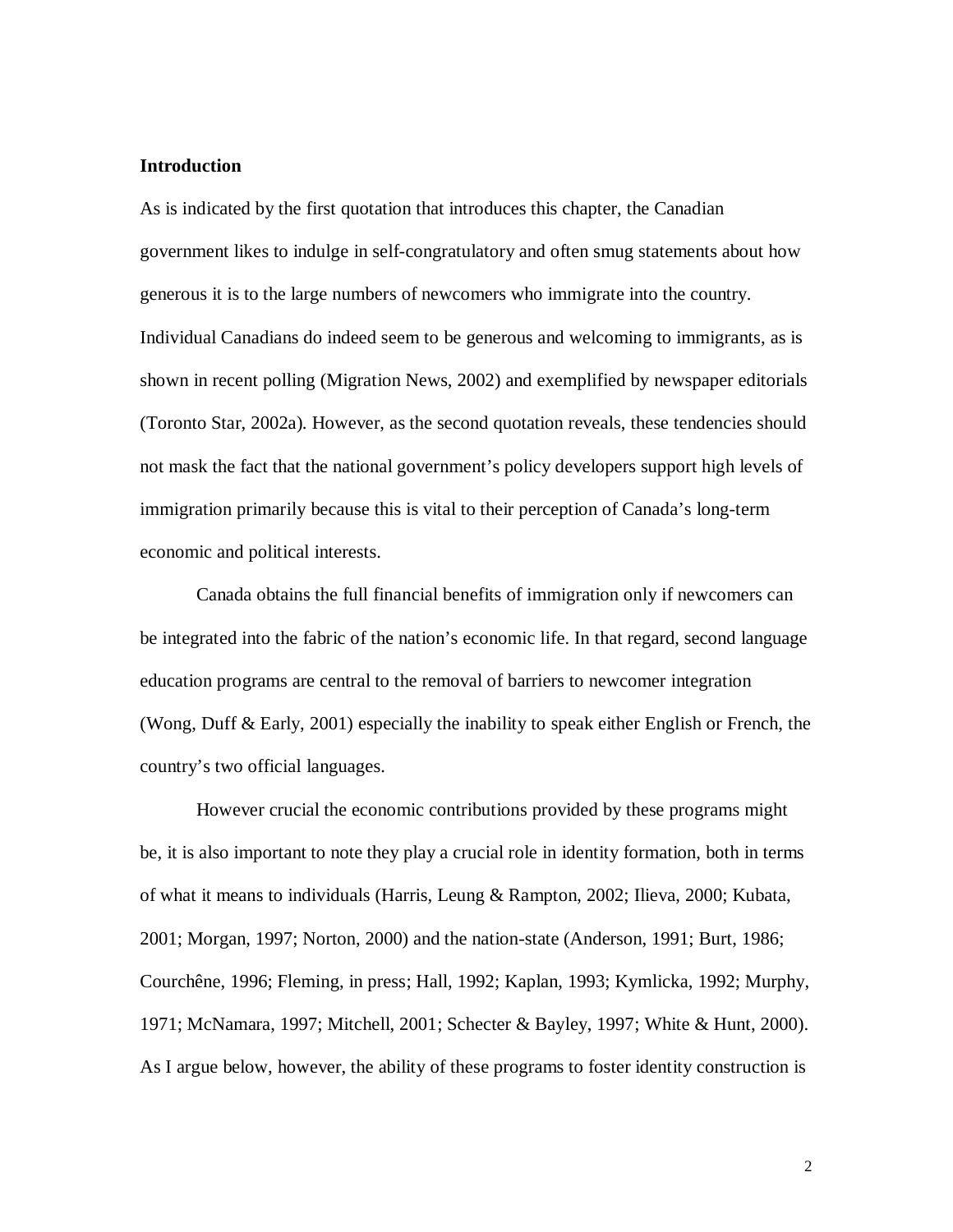being limited by funding decisions that limit English language learning to basic levels of proficiency and increasingly place greater emphasis on the limited goals of job preparation.

 Canadian national identity is a highly contested and notoriously slippery entity. Up to the present time, most English as a Second Language (ESL) programs have served to strengthen the privilege enjoyed by British-based culture in the ways criticised by Young and Mukherjee above. The current challenge is to break this mould and design programming that helps recreate Canadian national identity in a truly egalitarian manner and fulfils the real promise of multiculturalism, in its more critical forms (Chicago Cultural Studies Group, 1992; Cummins, 1988; McLaren, 2001).

 In this chapter, I first sketch the historic context of immigration before outlining bilingualism and multiculturalism, the two policy initiatives that represent the Canadian government's strategic responses to pressing demographic and political pressures. In my third section, I provide a brief history of second language education program development in Canada. This is followed by a summary of how the more important features of current adult ESL policy and provision developed. I conclude with references to emerging trends in Canadian adult ESL programs and comment on the implications for nation-state identity formation in Canada.

## **The Historic Context of Immigration**

Canada, the United States, Australia and New Zealand have taken the lead among western countries in immigration plannning. However, almost all economically developed countries are reassessing the benefits of immigration in the face of declining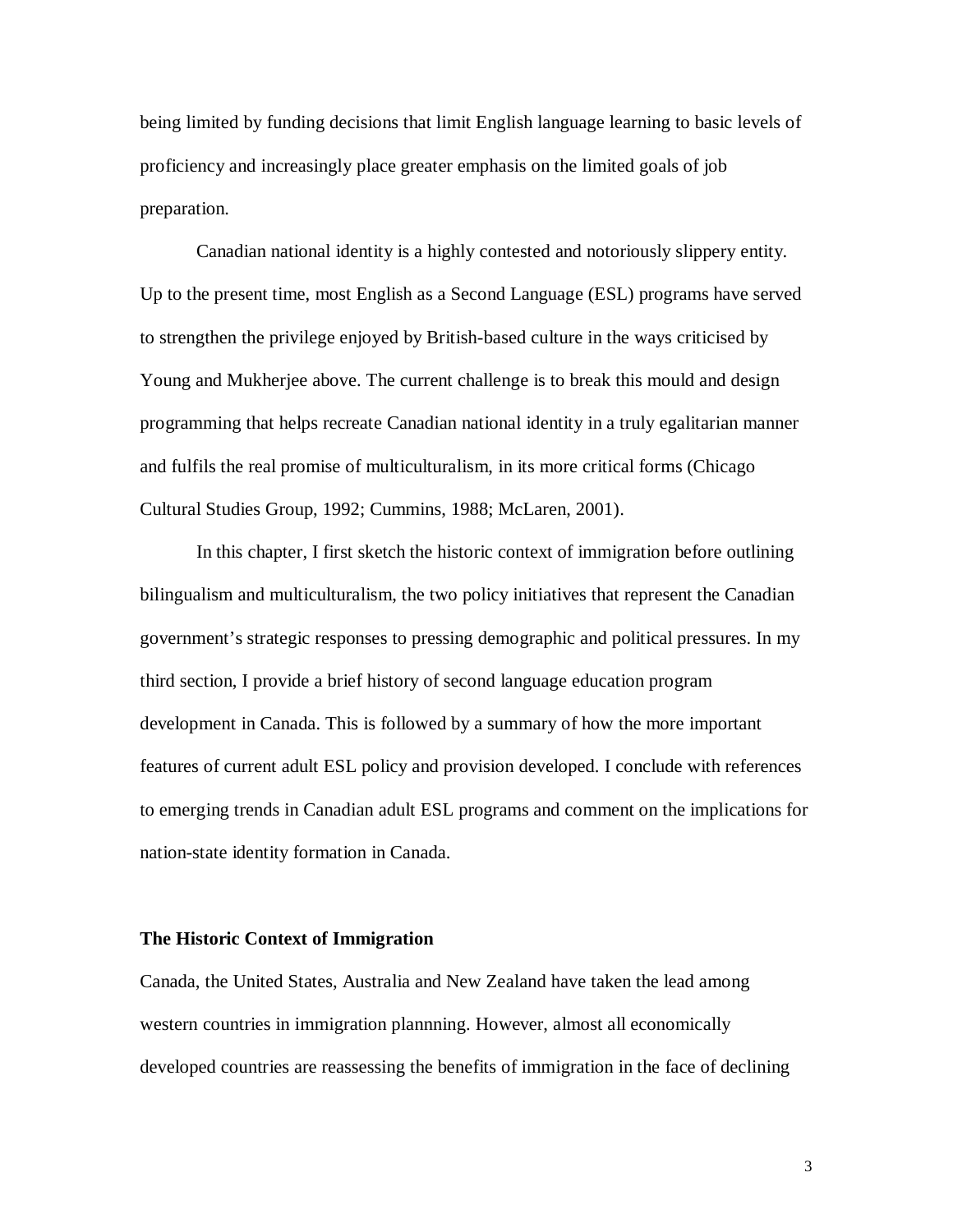birth rates, ageing populations and globalisation (Churchill, 1986). This trend is occurring at the same time that at least 150 million people are on the move on the globe at any one time, more than ever before in human history. Many of these emigrants are fleeing increased levels of war and violence, while others hope to escape the grinding forces of poverty that is deepening in many parts of the world. Increasingly, developed countries are competing with one another to attract skilled immigrants and take advantage of these vast diasporas (Citizenship and Immigration Canada, 2002b).

 Immigration has always played a major role in Canadian demographics. According to the latest census data (Statistics Canada, 2003), out of a total current population of thirty-one and a half million, only a little more that one million Canadians claim some form of aboriginal heritage. The vast majority of Canadians, on the other hand, have either descended from immigrants or are immigrants themselves.

 In the aftermath of European contact and the devastation of native populations, the number of people in the French-speaking colonies of what would become Canada grew to approximately 1700. Soon after the British conquest of Quebec in 1759, however, large numbers of French-speaking Acadians was expelled from present-day Nova Scotia to Louisiana. Many of these exiles returned in large enough numbers to ensure the bilingual character of present-day New Brunswick, but not enough to turn the tide against successive waves of English-speaking immigration to what was now known as British North America. Not long after the American War of Independence, when those loyal to the British crown fled the United States, the English-speaking population became the majority in what would become Canada.

By 1900, the English-speaking majority made up of 57% of the total Canadian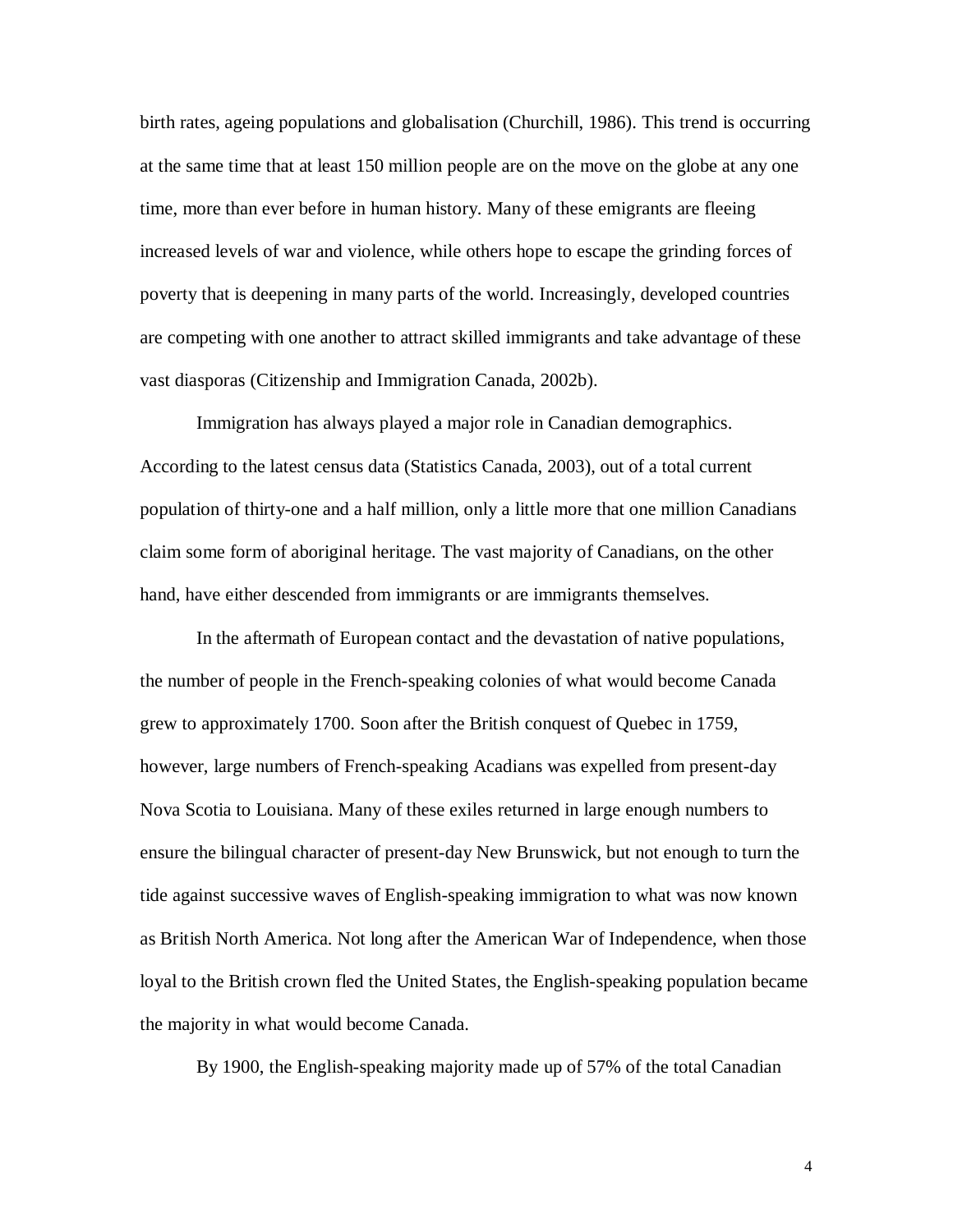population of 5,374,026. French speakers, both in and out of Quebec, amounted to 30%. Native peoples made up only 2.4% of the population. The remainder were principally immigrants from Central Europe recruited to populate the western prairies and those Chinese labourers (possibly up to 15,000) brought in to build the trans-continental railways.

Much of the history of  $20<sup>th</sup>$  century Canadian immigration makes for upsetting reading (Knowles, 2000). There were strong preferences expressed by government for British immigrants. Those from Ireland or continental Europe were accepted for strategic reasons if those from the United Kingdom couldn't be found, particularly when the Canadian government moved to counteract American expansionism and Metis separatism in the west. These immigrants were often provided with significant land grants as incentives to immigrate. On the other hand, Asian applicants were either explicitly excluded or subject to prohibitive entry fees and regulations, even when holding British passports. The notorious 'head tax' created a significant economic barrier to Asians who wished to enter the country or reunite their families. Other immigration procedures discouraged black applicants and made it nearly impossible for Jews fleeing war-torn Europe to enter the country. Even those racial minorities already in Canada faced serious forms of discrimination. Many racial groups were bared from practising some professions, living in certain neighbourhoods or explicitly denied voting rights. Native peoples, to cite the worst example, only gained the federal franchise in 1960.

 This sad history is littered with violence and the capricious exercise of power by government officials. A few of the worst examples demonstrates that Canadian history has not been the progress of sweetness and light that is often portrayed. In 1907, whites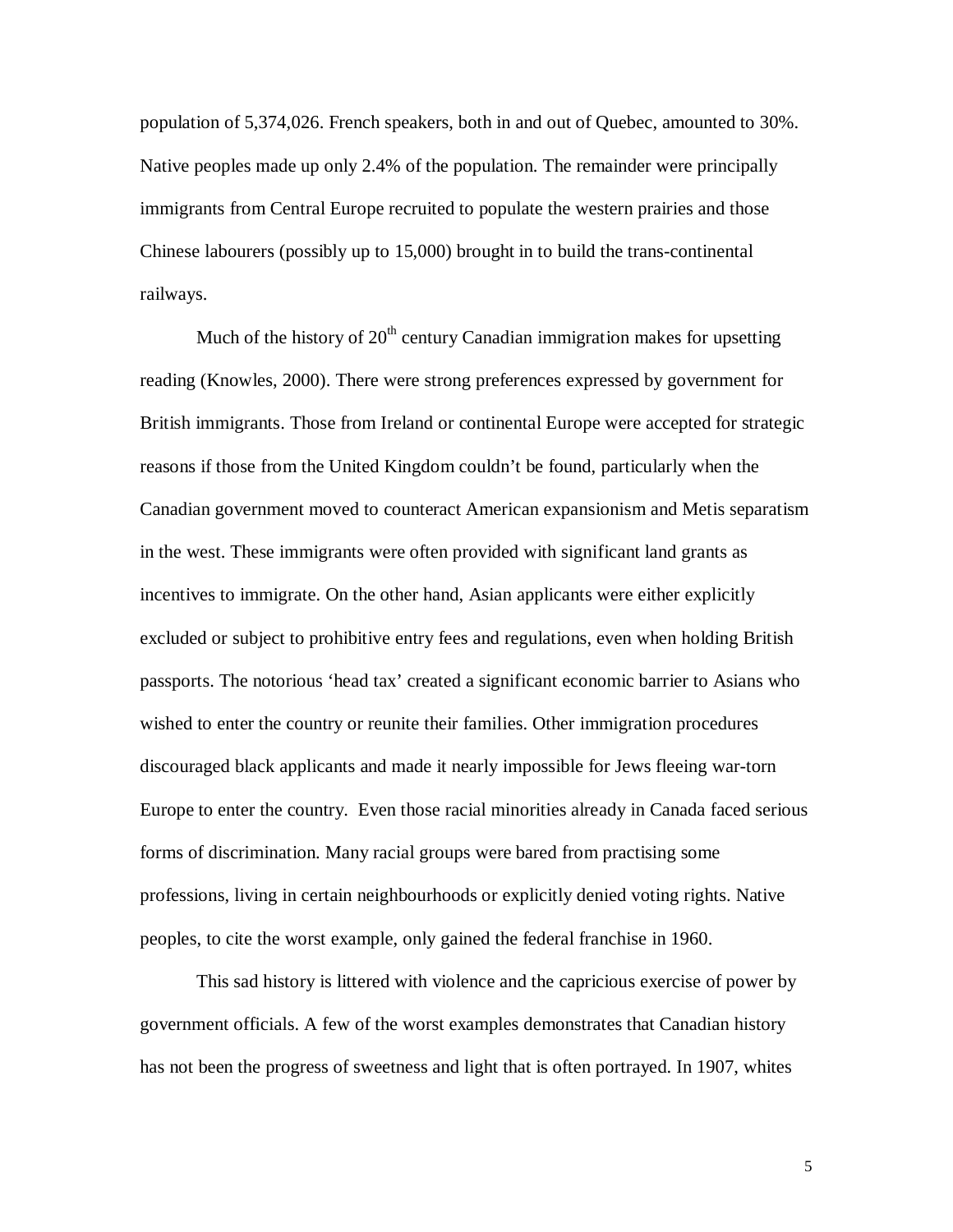rampaged through Chinese and Japanese neighbourhoods in Vancouver, threatening its residents and smashing storefronts. In 1914, the Komogata Maru, a ship containing 440 emigrants from India, was refused entry to British Columbia under various arbitrary pretexts even though it had adhered to the ridiculous regulations used at the time to prevent the entry of South Asians, even if they held British passports. Later in the century, most Canadians of Japanese descent had their possessions confiscated during the Second World War because they shared the same ethnicity as the enemy of the time.

 In 1947, a long process of change in citizenship and immigration policies was inaugurated. Chinese and South Asian citizens were allowed to vote in that year, and Japanese citizens two years later. Canadian citizens were made distinct from British subjects. Married women gained the right to citizenship separate from their husbands. The ability to claim dual citizenship, a privilege enjoyed particularly by British citizens, was restricted. Residency requirements were instituted for all applicants, including those from Britain. In the 1960's, Canada removed quotas and racial criteria from its immigration selection process and adopted a 'point system', in which applications were assessed on the basis of a set of objective criteria.

 These changes in immigration policy occurred in the context of important demographic changes in Canadian society that started soon after the end of the Second World War. After the short but significant jump immediately following 1945, the Canadian birth rate has steadily declined. The growth rate in births now stands at less than 1% annually and continues to fall. In the 1990's it became apparent that the Canadian labour force and tax base were declining to such a degree that it threatened the pensions and other state supports, such as state-run medical insurance, for the 'baby-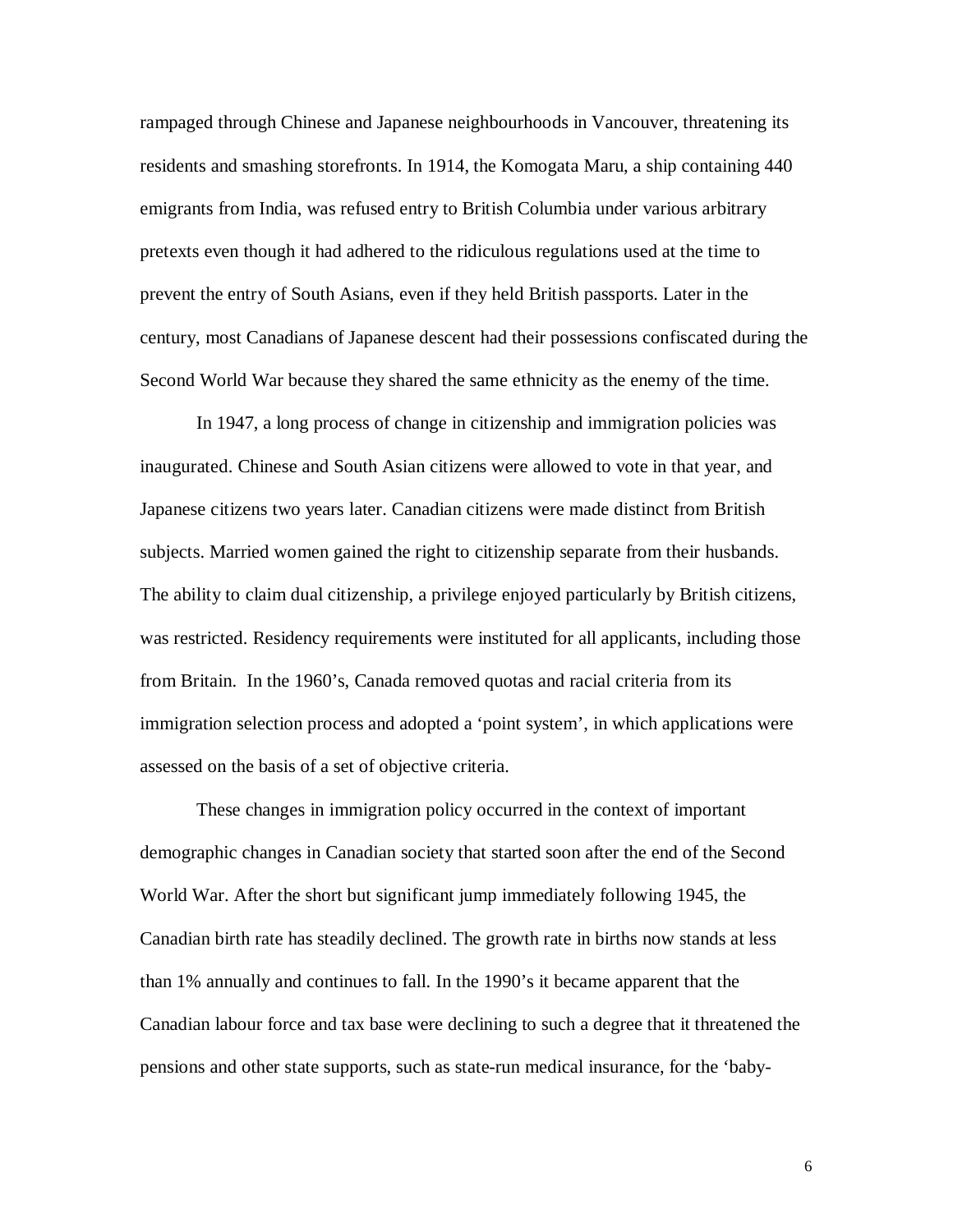boomers' born just after the war. To answer that threat, significant increases in immigration were inaugurated.

 These trends are continuing. In 2003, Canada again increased its immigration targets to between 220,000 and 245,000 newcomers. Immigrants now account for over 70% of the total national labour force growth. If current trends continue, immigration will account for 100% of total labour force growth within ten years and all population growth by 2031 (Citizenship and Immigration Canada, 2002b). The government's ability to account for expansion or inflation will thus soon be totally dependent on immigration.

 It is important to note that these new immigrants increasingly tend to come from countries where the dominant language is neither English nor French. In recent years, up to 43% of all immigrants arriving in Canada have not been able to speak either official language beyond a marginal level. There have also been changes in the ethnic origins of immigrants. In 1966, 87% of all immigrants to Canada were from Europe. Today, 80.3% of all immigrants originate from Asia and the Pacific, Africa, the Middle East, and South and Central America. The need for adult language education is also clear, given the fact that over 70% of all immigrants to Canada are adults.

 These immigrants arrive at a time when over 16% of the country's population already claim a mother tongue other than English and French. Recent immigrants make up large percentages of the population of the three largest urban regions: Toronto (42%), Montreal (18%) and Vancouver (35%). These percentages will only increase if current trends continue (Statistics Canada, 2003).

 These newcomers will face many of the challenges previous generations of immigrants faced, not the least of which will be racism. This is because racism is not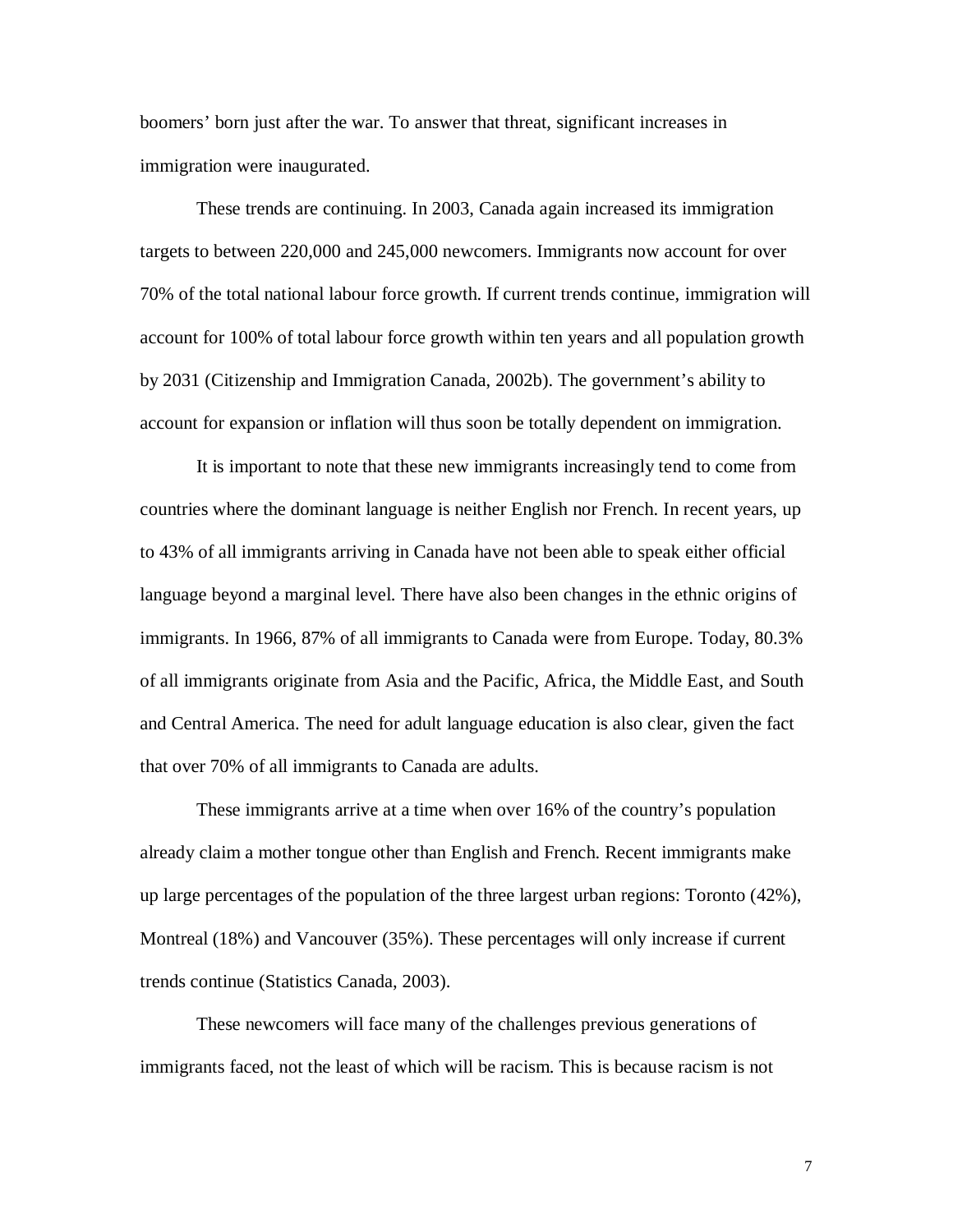simply a 'historical fact' in Canada. As a number of scholars have made quite plain, it is still very much part of the nation's present condition (Bannerji, 2000; Henry, Tator, Mattis & Rees, 2000; Li, 1990; Ng, 1993).

## **Bilingualism and Multiculturalism: The Policy Context**

Since the 1970's, the Canadian government has embarked on two major policy initiatives to remake the nation-state: bilingualism and multiculturalism. The first of these, bilingualism, is a central part of the federal strategy to maintain national unity in the face of one of the greatest political challenges facing the modern Canadian nation state: Quebec separatism (Esses & Gardiner, 1996). The second, multiculturalism, is designed as a way to integrate the increased numbers of immigrants discussed above. Few nations have ever before attempted a project on this scale. Some have argued that Canada is the first country to remake itself in the contexts of post-modernism and globalisation (Fulford, 1993).

 Before the advent of bilingualism and multiculturalism in Canada, language policies centred on the interactions (or lack thereof) between the two 'founding peoples', the English and the French. In most jurisdictions across the country, separate school systems were introduced for both language groups and little interaction occurred. The particular language education needs of other linguistic populations were not taken into account and they were simply expected to assimilate.

 Bilingualism was instituted as official government policy as a result of the 1969 Official Languages Act, and was enshrined in the Canadian Constitution Act and Charter of Rights and Freedoms in 1982. It strengthened the role of both English and French as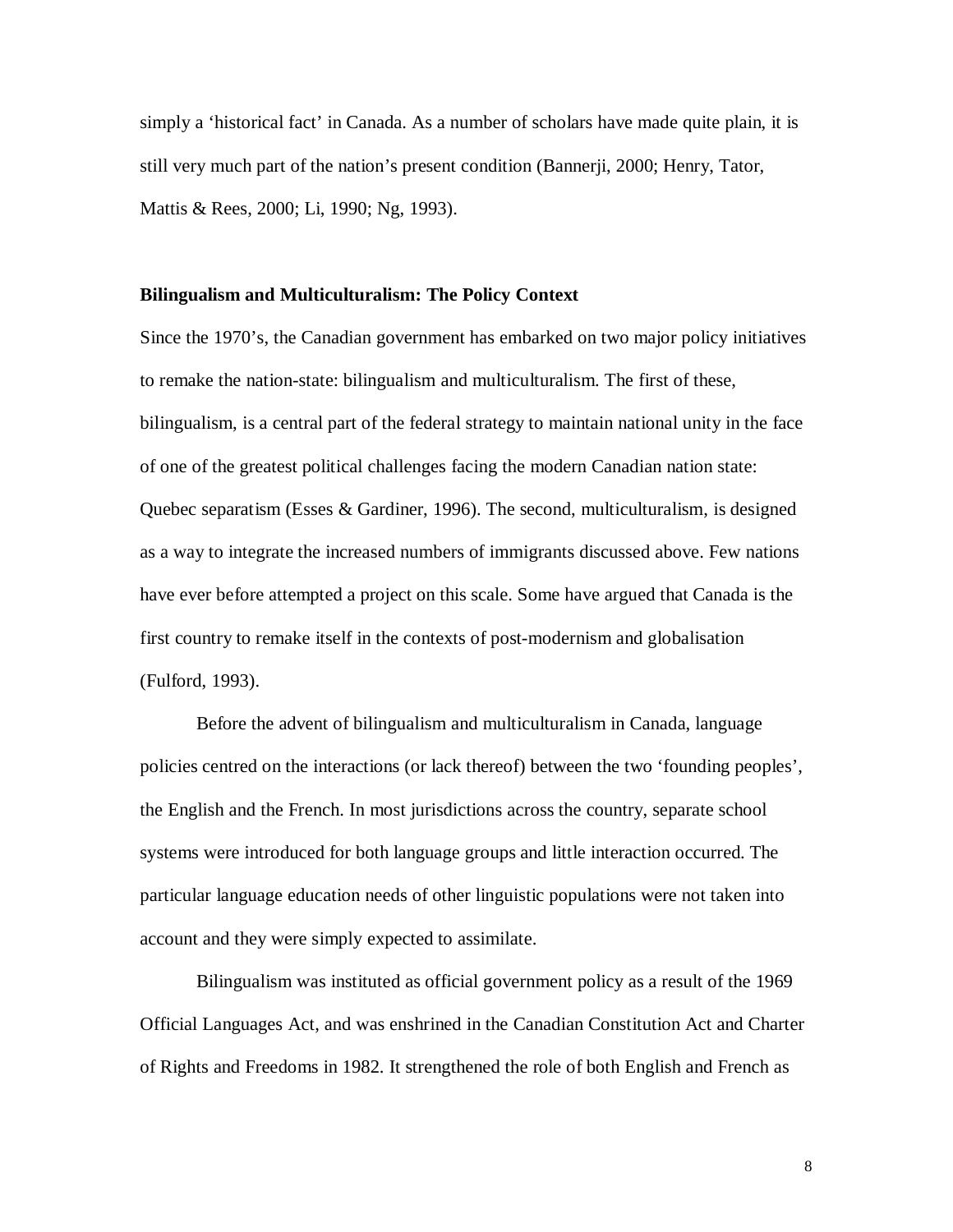the official languages for the country, ensured equal access to government services and regulated the labelling of consumer goods in both languages. Bilingualism also financed the creation of English and French second language education programs in elementary and secondary schools throughout the country.

 Bilingualism was in answer to the 'silent revolution' that occurred in Quebec during the 1950's and '60's. Long-simmering grievances on the part of the Frenchspeaking majority in the province led to movements for greater autonomy and even independence. Many Quebecois expressed bitterness over the discrimination they faced in the workplace and government, noting the degree of privilege enjoyed by the Englishspeaking minority. More importantly, they expressed fears about their eventual complete assimilation into an English-speaking continent, citing the slow decline of French in other parts of North America where it was once more commonly spoken, such as Louisiana, Manitoba, Saskatchewan and northern Ontario.

 Bilingualism developed in the context of the violent 1970 October Crisis in Quebec and the elections of separatist provincial governments in that province not long afterwards. As federal policy, bilingualism was designed to make French-speaking Canadians feel more at home in their own country by providing equal access to power structures. After the adoption of bilingualism, for example, it became difficult to have a career in the top levels of the federal civil service without a working knowledge of both official languages.

 Multiculturalism, launched only one year after the October Crisis in Quebec, was developed quite clearly within the framework of bilingualism. It was adopted in response to increased immigration, the need to develop a distinct national identity in the face of an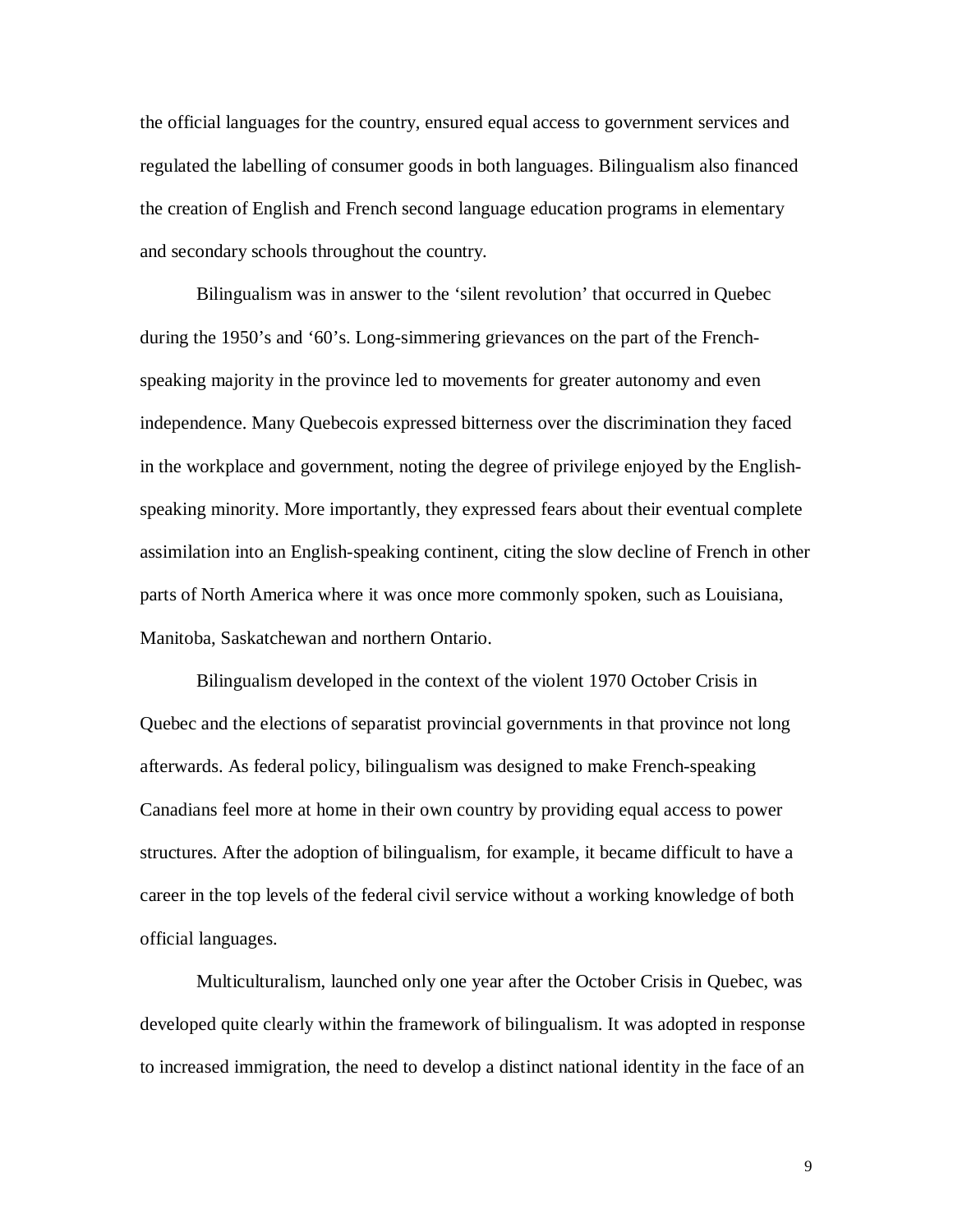increasingly aggressive American cultural presence and the discontent expressed by immigrant groups to the designation of French and English as official languages (Esses  $\&$ Gardner, 1996). In speeches at the time, Prime Minister Trudeau (1971) explicitly made the links between creation of an officially bilingual and multicultural state to national unity and economic development. Principles related to multiculturalism, such as respect for diverse cultures and races and the full and equitable participation of all ethnic groups in Canadian social life were also subsequently enshrined in the Canadian Constitution. On a practical level, multiculturalism released funds for the support of cultural activities and, more importantly, advocacy organisations in a multitude of ethnic communities.

 Given the historic and political contexts that went into the creation of the policies of bilingualism and multiculturalism, it is not surprising that multilingualism was not part of the agenda (Corson, 1990). Multiculturalism was not designed to compromise the privileged position enjoyed by French and English, the languages of the two 'founding peoples' or their corresponding cultures.

## **Adult ESL Program Development**

No priority was given to the development of national ESL programs, either for children or for adults, prior to the Second World War (Ashworth, 2001; Burnaby, 1996). Separate jurisdictions, such as individual school districts or provincial ministries of education administered second language programs, but usually on an ad hoc basis.

 There are some interesting historical examples of how second languages, dialects and cultures were treated by educational institutions as things to be eradicated from Canadian social life. The first school in what would become Canada, founded in 1632 by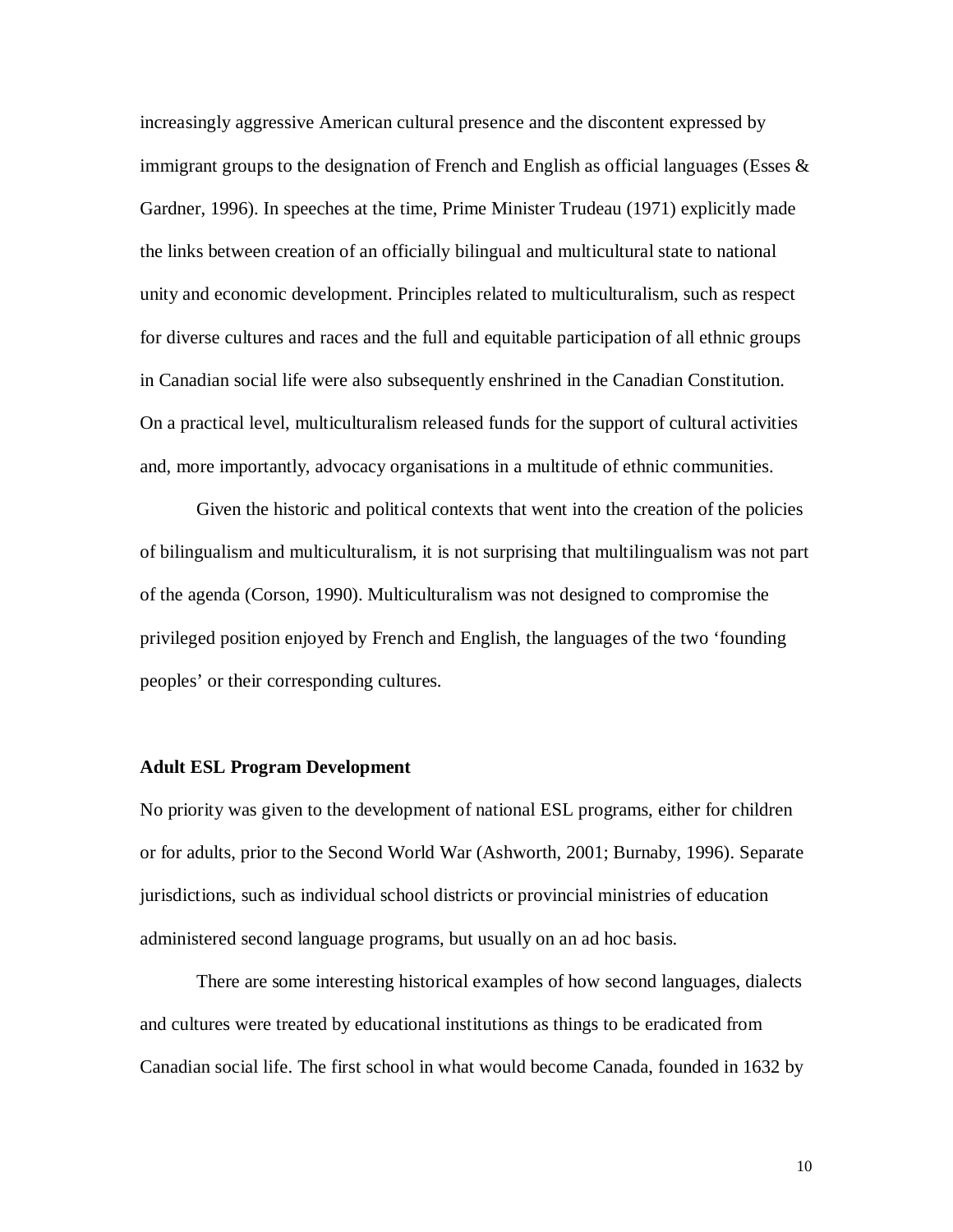the Jesuit order in Quebec, exposed its multicultural student body to an explicitly Christian training. This tradition continued with residential schools, a notorious system in which aboriginal children were forcibly taken from their parents and communities for the express purpose of eradicating their languages and cultures. The residential school system, responsible for an enormous amount of sorrow in native communities, were administered by various Christian churches and supported by the federal government.

 The racist attitudes of many administrators were evident in every part of the country. In 1844, Egerton Ryerson, the first Chief Superintendent of Schools in what would become Ontario, helped found an educational system explicitly mandated to assimilate the newly arrived Catholic Irish and promote protestant 'Anglo-conformity' (Tomkins, 1978).

 On the prairies, one of the most influential educators of new Canadians, James Anderson, emphasised the need for teachers to adopt a 'missionary spirit' for the task of stamping out bilingualism and promoting Anglo-Canadian values and culture (Anderson, 1918). Anderson, later elected premier of Saskatchewan, headed a notoriously conservative government that restricted French and minority language rights until being defeated at the polls in 1934, accused of corruption and having links with the Ku Klux Klan.

 British Columbia has also had a long history of racial conflict over education. The most important example of this is the local school authority's 1922 attempt to segregate Chinese-Canadian children in Victoria, the provincial capital. The Chinese community in that city, one of the oldest immigrant enclaves in the country, organised a boycott that ended the practice a year later (Stanley, 1991). The Vancouver School Board opened the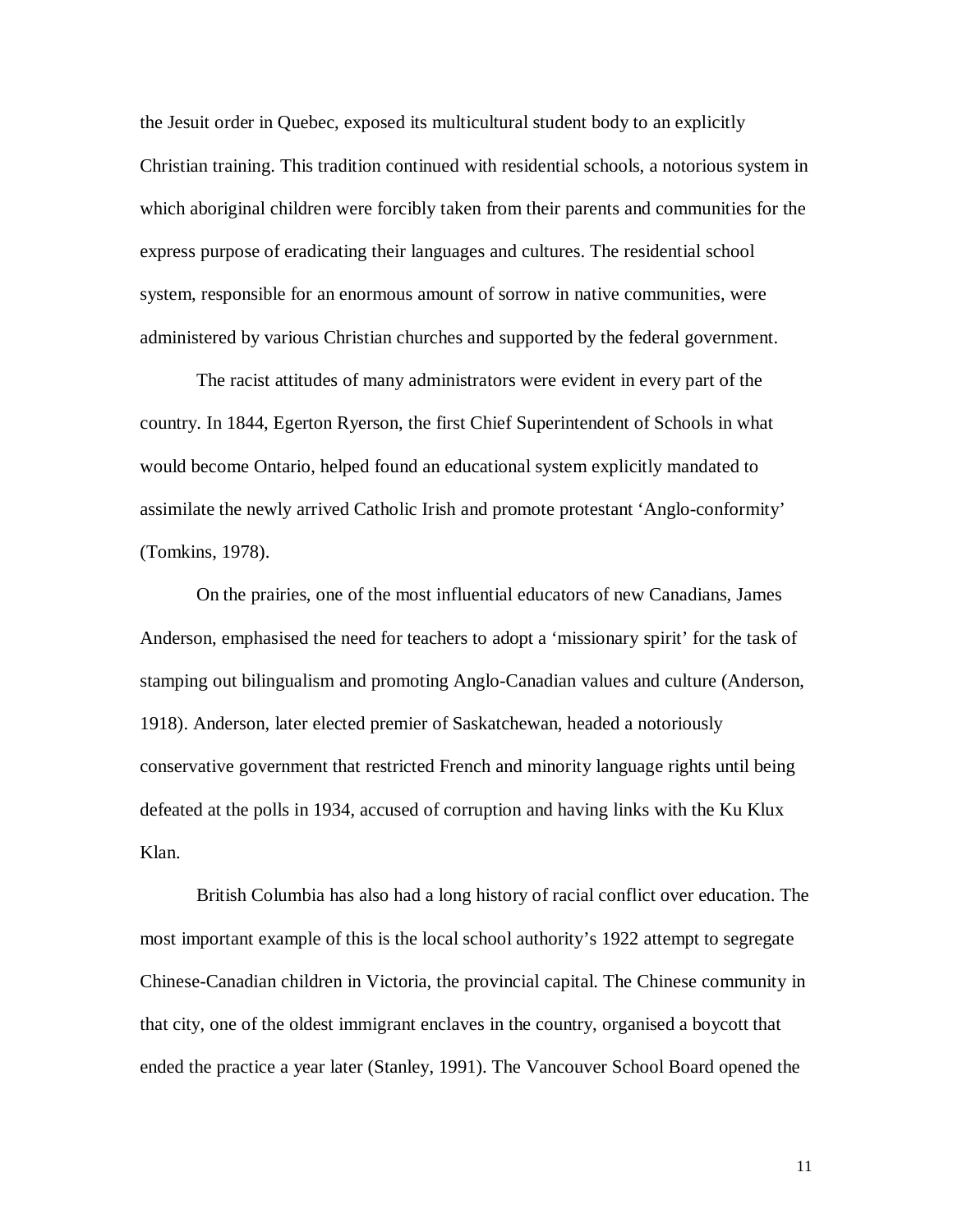first ESL programs for children in British Columbia in 1907, but no provincial body sponsored adult ESL programs until the advent of federal multicultural policy, over sixty years later.

 Multicultural policy quickly opened the door for programs that promoted heritage languages for children, but did not lead immediately to the systematic provision of adult ESL. Many difficulties arose over conflicts between federal and provincial jurisdictions. Under the Canadian Constitution, education is a provincial responsibility. Immigration and citizenship is federal. Both jurisdictions claimed that adult second language education was the responsibility of the other. Ontario and Quebec developed provincial funding formulas that allowed various bodies, such as school districts, colleges and community agencies to provide limited access to English and French language education, respectively. This led to some innovative and far-reaching program planning, most notably by the Toronto School Board, which had to cope with the enormous demographic changes of a city subject to a massive influx of immigrants. Few other jurisdictions in the country acted.

 In 1978, the federal government, through the Employment and Immigration Canada (EIC), created the first national language training project as part of the Canadian Job Strategies (CJS) program. This program provided language training for adult migrants and native Canadians who could not find employment because they lacked proficiency in English or French. It did this through the use of 'training seats', where the federal government purchased the rights to enrol students they sponsored from the ranks of the unemployed. This training was usually full time with basic living allowances or unemployment insurance benefits provided to trainees who meet certain criteria. The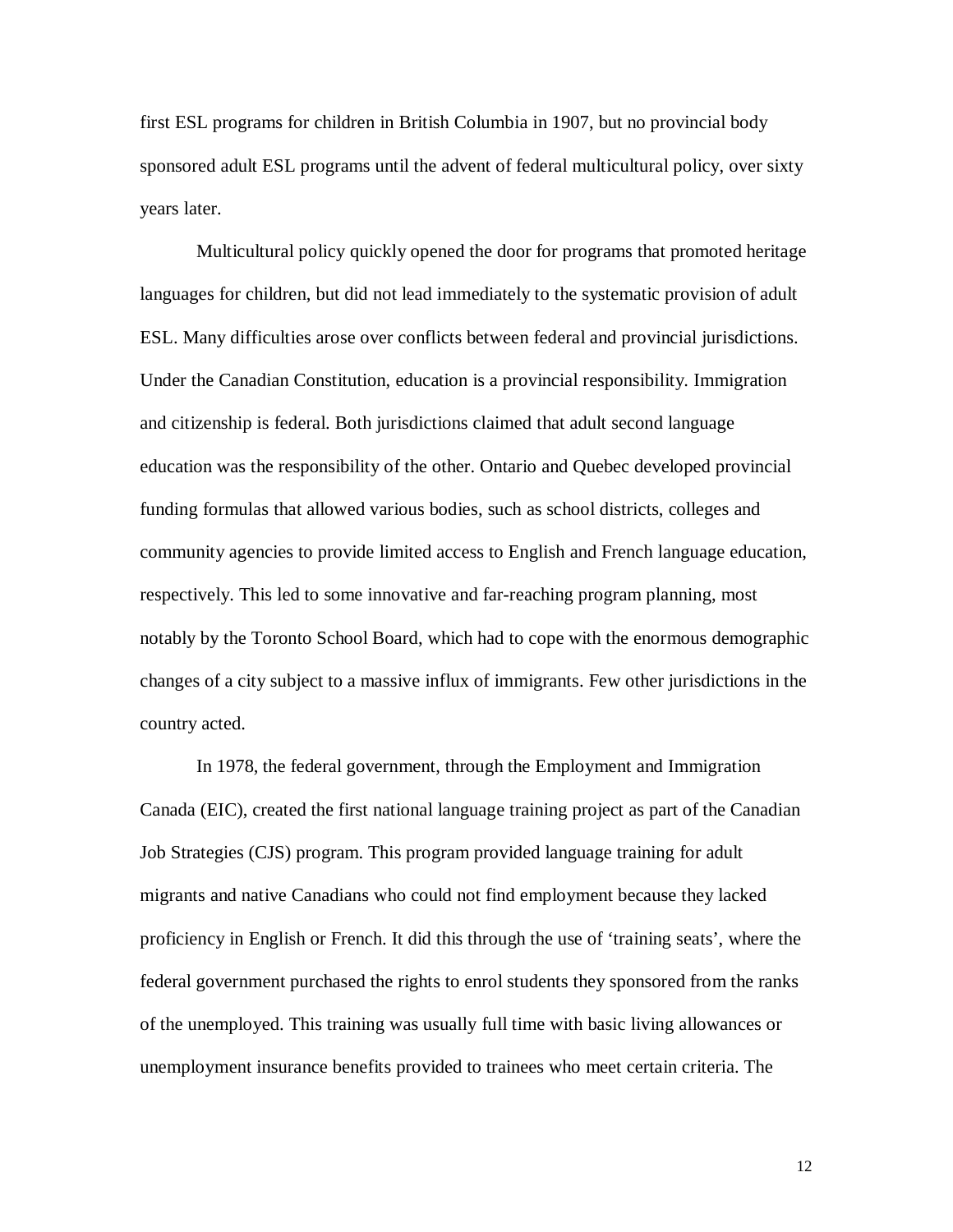instructors, typically hired through community colleges, provided language instruction at a basic level of proficiency. Institutional providers applied for the funds, hired instructors, determined curricula, selected materials and conducted assessments on their own, sometimes on an ad hoc basis. It is interesting to note that many of these programming features are still extant in current Canadian language training programs. Canadian governments, whether federal or provincial, have provided the funds but have not provided much direct guidance historically on ESL methodology, curriculum development or teacher training. As I discuss below, however, this situation could be changing.

 Over time, several deficiencies of the CJS program became apparent. The total number of students enrolled in its language training components was never very large, rarely numbering more the 15,000 in any one year. This was far fewer than the estimated number of people in the country who needed language training, a fact undoubtedly due to the restricted nature of its eligibility requirements. More importantly, due to the fact that the program was geared for reemployment, only "heads of households" (i.e. the principal family wage earner) were eligible. Given the long-standing wage gap between the genders, this meant that almost all the participants in the program were men. In addition, recent immigrants with little or no Canadian work experience were ineligible because they were not on the unemployment insurance rolls.

 As a result of a court challenge sponsored by several immigrant organisations in regards to these inequities, the federal government created three new language-training programs that had broader community foci. Two of these, the Secretary of State Citizenship and Language Training Program and the Citizenship and Community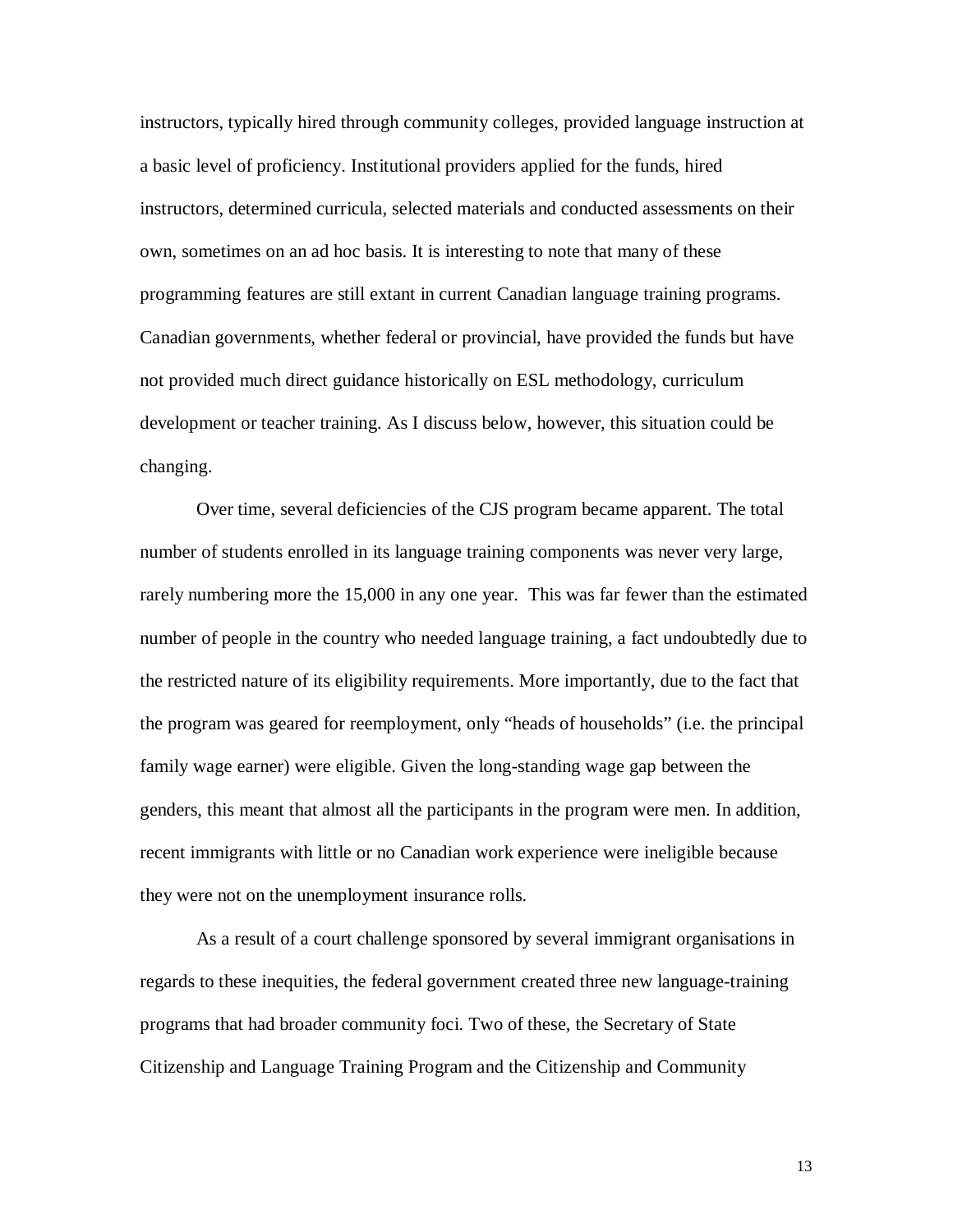Participation Program were short-lived. They subsidised the wages of instructors in selected citizenship programs and provided money for textbooks. Both programs were part-time and offered no living allowances for participants.

 The third program, the Settlement Language Training Program (SLTP), was more substantial. Created in1986, it was designed to meet the needs of adult immigrants, primarily women and seniors, who are not destined for the labour force. The SLTP had the advantages of being flexible and the ability to provide onsite childcare and the reimbursement of out-of-pocket expenses such as bus fare. Immigrant organisations received substantial funding to enter the field with school districts and colleges as language training providers. Many formed alliances with already existing providers in the development of new and innovative programming, particularly in the Toronto region with the local school boards.

 Over time, deficiencies also became apparent in the SLTP. Many immigrant organisations and providers complained that the program was chronically underfunded, with a variety of inequities in application, inferior facilities, poorly trained staff, and inconsistent curricula and methodology (Health and Welfare Canada, 1988).

#### **The Current Structure of Adult ESL Provision**

The string of events that led to the creation of the current structure of adult ESL programming in Canada started in 1990, with the release of the federal government's four year immigration plan (Government of Canada, 1991). The plan was a major change in direction for the federal government and came at a time when the demographic changes in Canadian society discussed above were becoming more evident.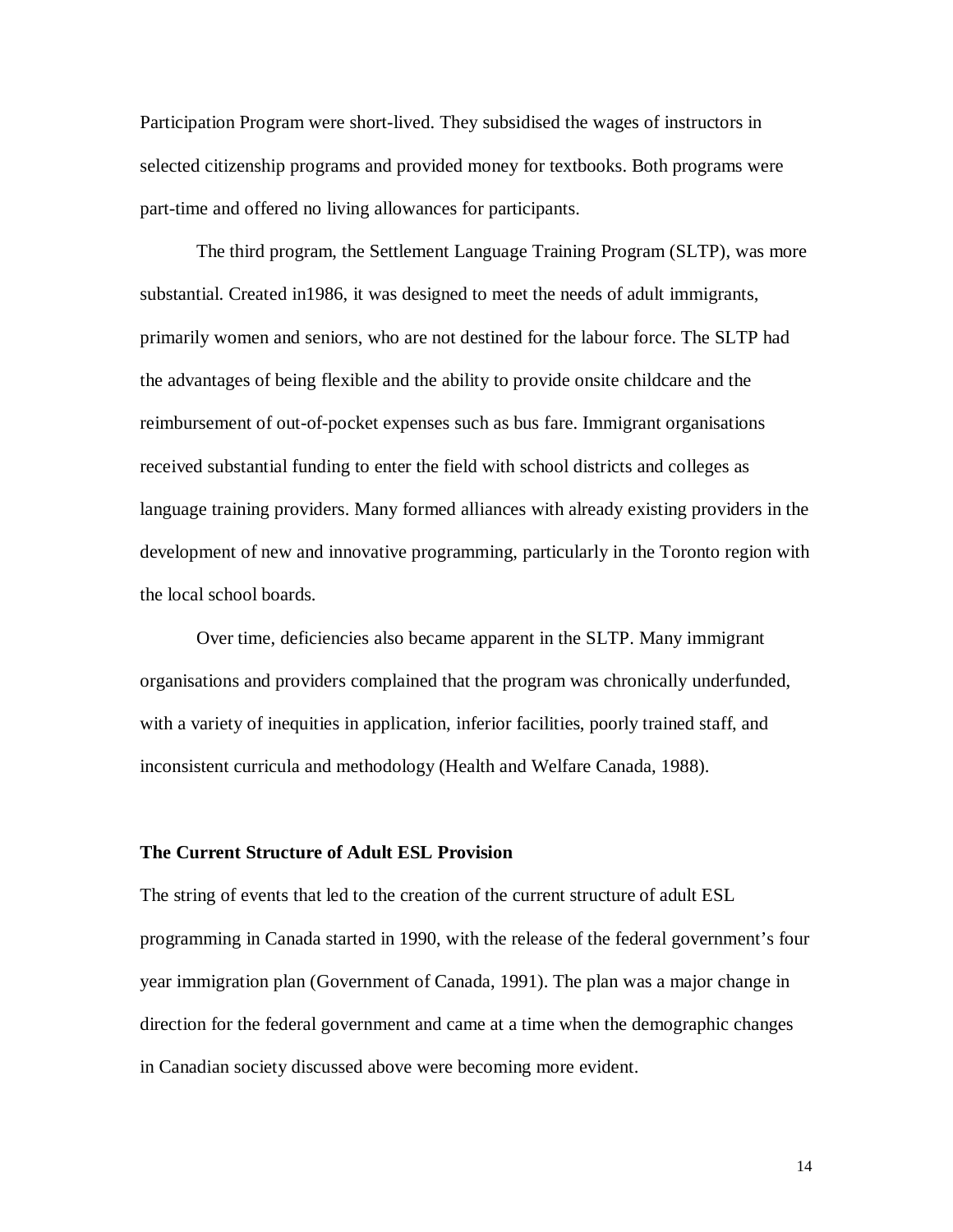The plan garnered a great deal of press at the time because it increased levels of immigration while extolling the associated economic benefits. The plan also prioritised the procurement of immigrants who had particular business and career skills, called for a streamlining of the immigration process, and indicated a need for greater provincial/ federal cooperation. Most importantly, the plan set immigrant language training as a major national priority for the first time.

 Responding to the need for greater provincial/ federal cooperation, Quebec negotiated an accord with Ottawa in 1991 that gave the province immigration selection powers and the responsibility to provide integration services and French language training. The federal government turned over the funds apportioned for immigrants in Quebec to the province and retained only the power to set general guidelines.

 In the rest of the provinces, however, no agreements regarding language policy were immediately forthcoming. In 1991, the federal government took the initiative and formed a special advisory council made up of various stakeholders in immigration and settlement. This body provided a set of recommendations that called for greater consistency in adult ESL provision, the development of professional development and training standards for teachers, valid language assessment tests, an increase in training periods, limits to class sizes, and national curriculum documents.

 The following year, two adult immigrant training programs were initiated that attempted to implement the recommendations of the advisory council: Labour Market Language Training (LMLT) and Language Instruction to Newcomers to Canada (LINC). LMLT focused on higher levels of English proficiency and was modelled on language training programs in Australia that were career specific. It was short-lived, however.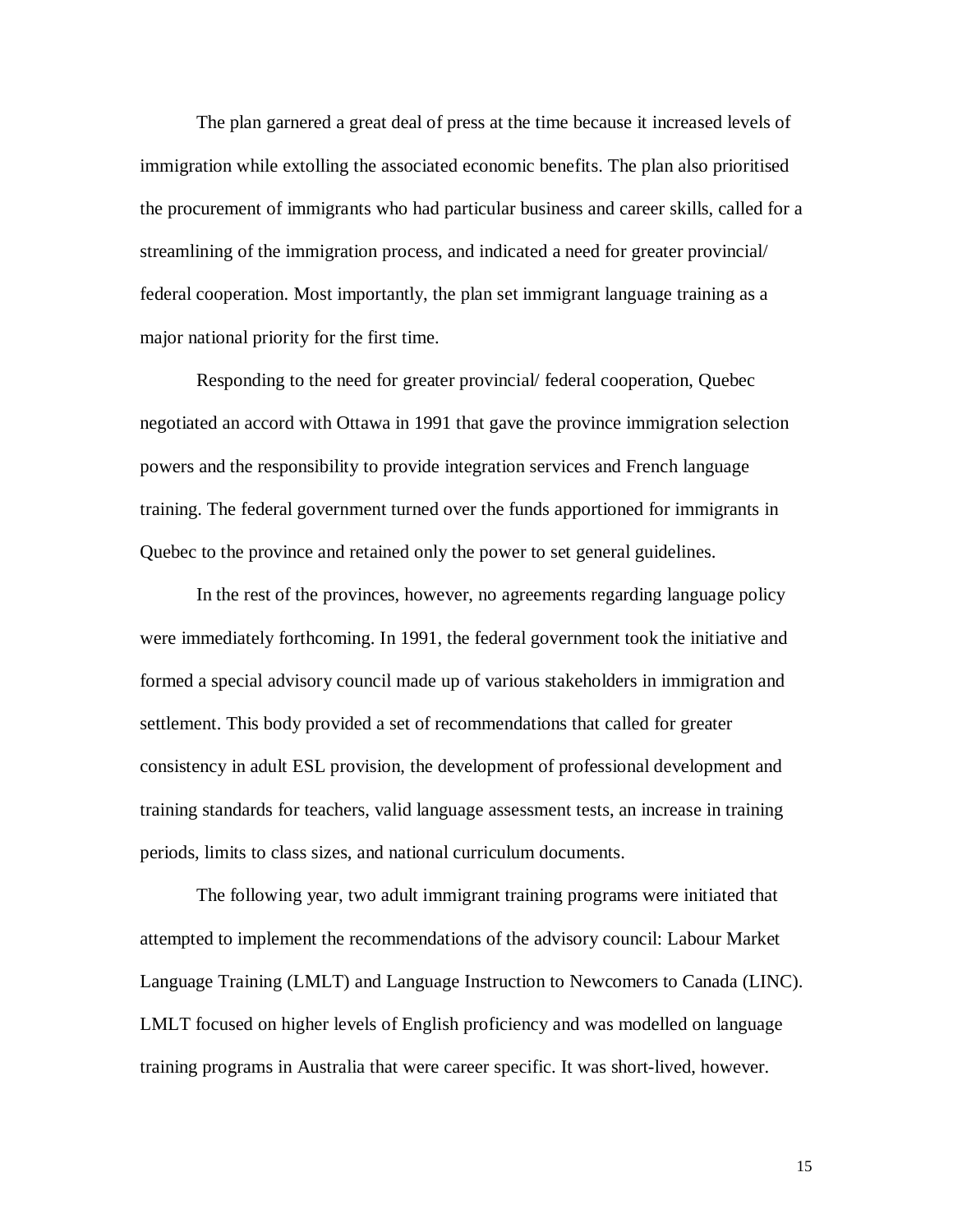LINC and the provincial counterparts it has spawned, however, has become the dominant adult ESL structure in Canada. It has gradually replaced almost all other English training programs in the country and has been instrumental in the development of a myriad of national assessment and curriculum projects.

 LINC has been designed for basic language training and can be accessed by any recent landed immigrant (official resident) of Canada. It features better levels of funding than existed in previous programs and more consistent assessment and placement procedures. A greater degree of accountability in regards to attendance and record keeping has also been set up. Like in other programs that preceded it, LINC providers have to apply yearly for funds, hire instructors, arrange classroom space and determine curricula and materials. However, important differences in the funding application processes have led to a much wider range of providers. Community agencies (especially in Ontario), and for-profit businesses (especially in British Columbia) have become bigger players, much to the chagrin of more traditional providers such as community colleges. In order to compete with these new players, traditional providers have had to cut costs to survive, principally by restricting the salary demands of their professional staff.

 Except in rare and isolated instances, LINC learners are not eligible for living allowances or significant subsidies. In some jurisdictions, learners are provided transportation allowances and access to childminding. A very small minority, with the cooperation of other government service agencies, can draw on welfare or unemployment benefits while attending classes. The vast majority, however, either attend evening classes while working during the day or depend on the financial resources of family members while taking day programs.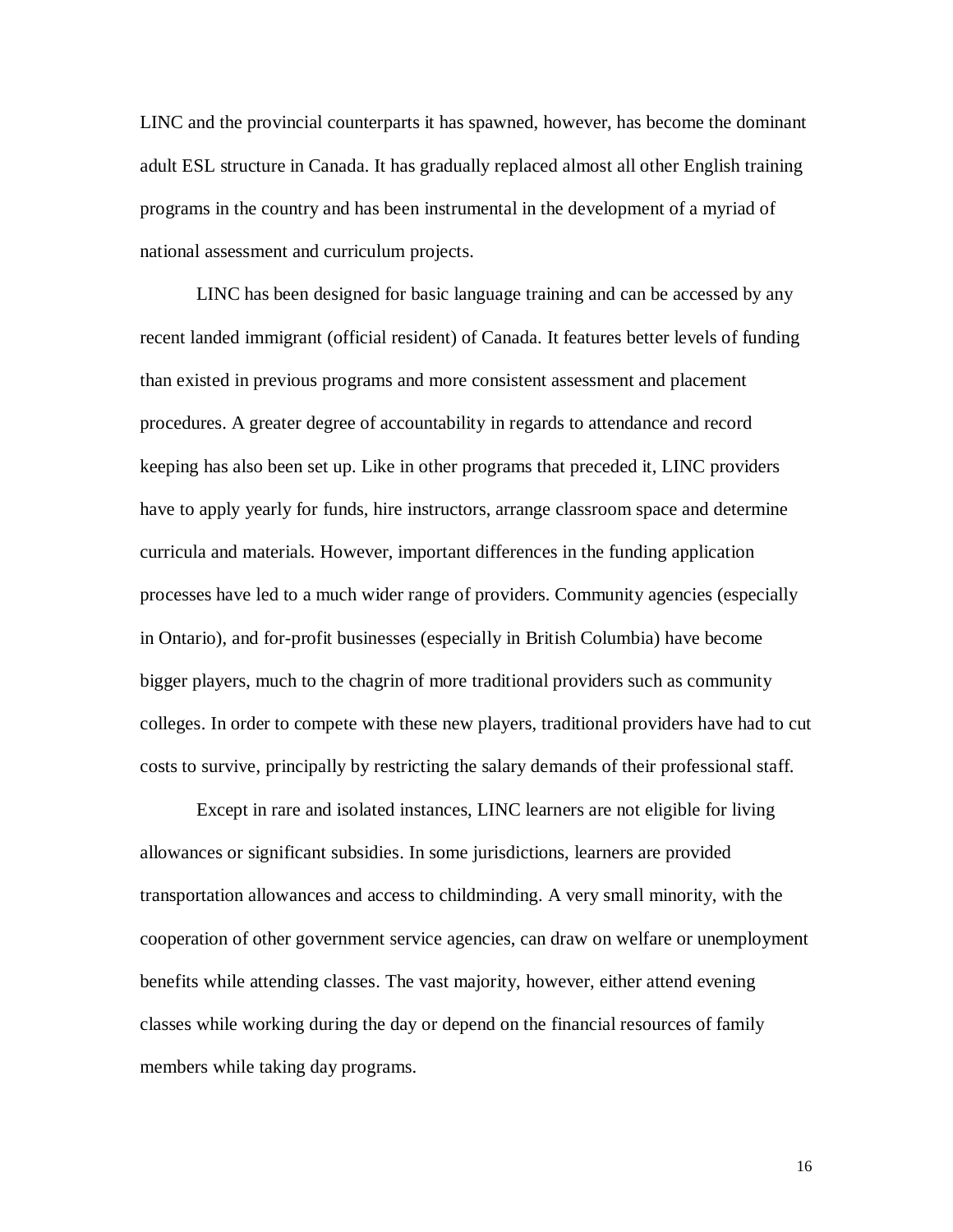LINC learners generally participate in the program roughly 900 hours of instruction (close to one year of full-time classes or three years of part-time classes) from the time they start (Citizenship and Immigration Canada 2002c). They are assessed prior to entering the program by an independent agency and placed in one of three levels of English language proficiency. These levels correspond to the most basic of the 12 level Canadian benchmark system discussed below. Some variation in program delivery models exist, but in most cases LINC, and the provincial programs associated with it, feature continuous enrolment, unilingual instruction, limited access to computer assisted learning, and a frequent changes of instructor. In some cases, however, circumstances permit the same instructor at all levels, and staggered or semestered enrolment. Occasionally, classes are tailored for particular ethnic communities or women.

 Although some of these programs are sponsored by community agencies and have a good grounding in neighbourhoods and workplaces, the vast majority of LINC programs are housed in institutional settings, such as secondary schools and libraries. The model used most often emphasises individualism and personal achievement. Programs often set college or university entrance as eventual goals for its learners.

 LINC provided only limited amounts of guidance in terms of methodology and delivery, also much like previously existing programs. There have been a few exceptions, however, such as when the Ontario region of Canada Immigration and Citizenship developed province-wide curricula and materials. Most aspects of provision, however, became decentralised, as part of the federal government's cost-saving divestiture of responsibilities for direct service.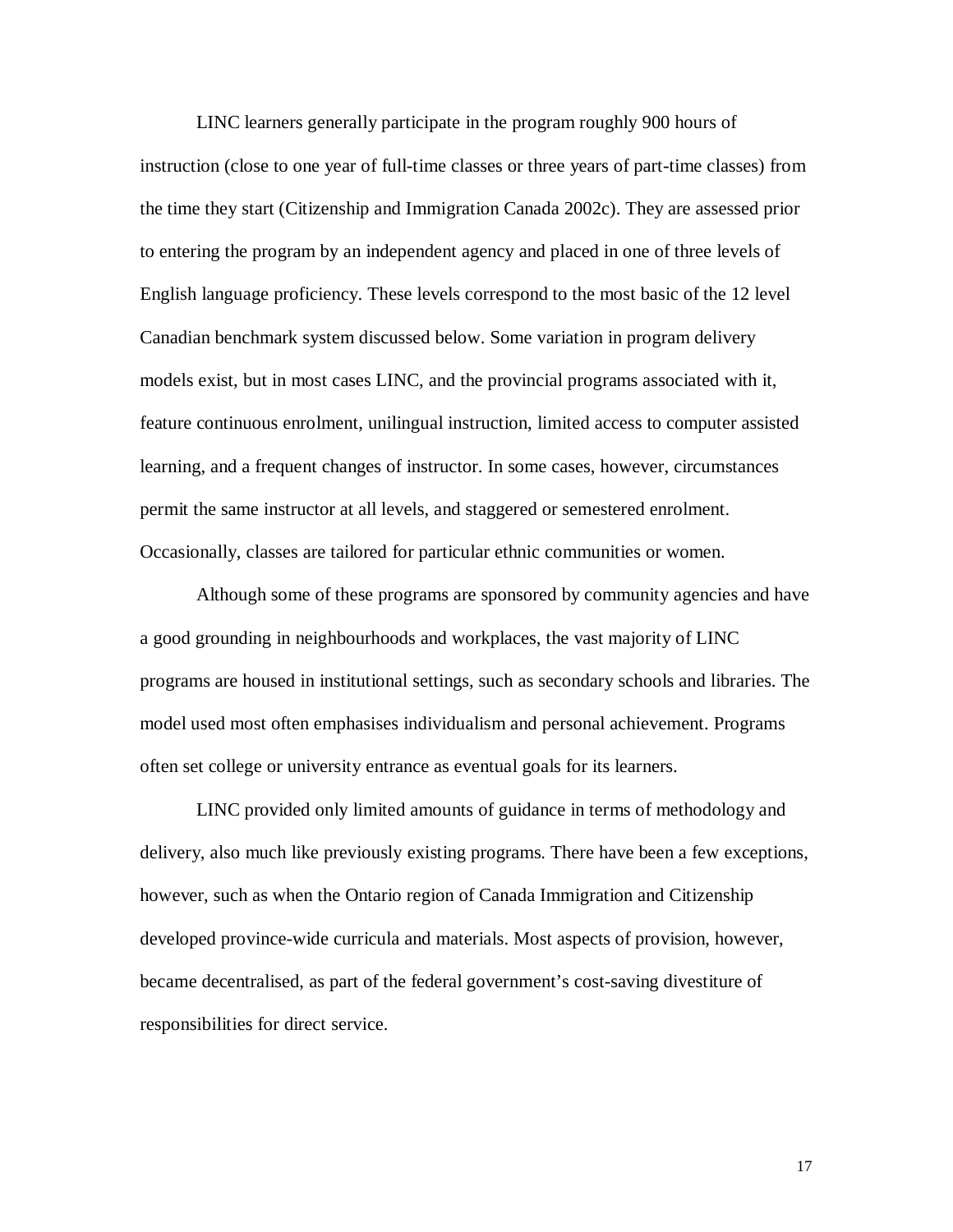Although most aspects of the program have remained uniform and consistent, LINC has occasionally been fine-tuned. The level of English proficiency it covers has been expanded in some programs in Ontario. In other isolated examples, more flexible forms of delivery have been developed to cover the special needs of women or seniors in certain jurisdictions.

 Since the creation of LINC, several provincial and territorial governments in addition to Quebec have signed formal agreements with the federal government in regards to language policy. The federal goal is to have agreements in place with all provinces in the near future. To date, the Yukon, Saskatchewan and Prince Edward Island have signed general agreements around processes of consultation and planning. British Columbia signed an agreement in 1998 that transferred federal responsibility for settlement services to the province. LINC programs in B.C. are now known as English Language Service to Adults (ELSA) and operate under a different funding structure. Manitoba signed a similar agreement in 1996, renaming its programs Adult English as a Second Language Services (A/ ESL).

 These transfers of responsibility have been controversial. In Canada, most tax revenue is collected by the federal government, which transfers a large percentage of these funds to the provinces. Many disputes have occurred about whether or not these funds should be 'earmarked' for specific purposes. For example, in regards to healthcare, a provincial responsibility constitutionally, federal/ provincial agreements state that money transferred to the provinces is to be spent in that area. In the case of immigrant services such as language training, however, no such stipulation exists. The provinces of Manitoba and British Columbia put funds transferred for these programs into general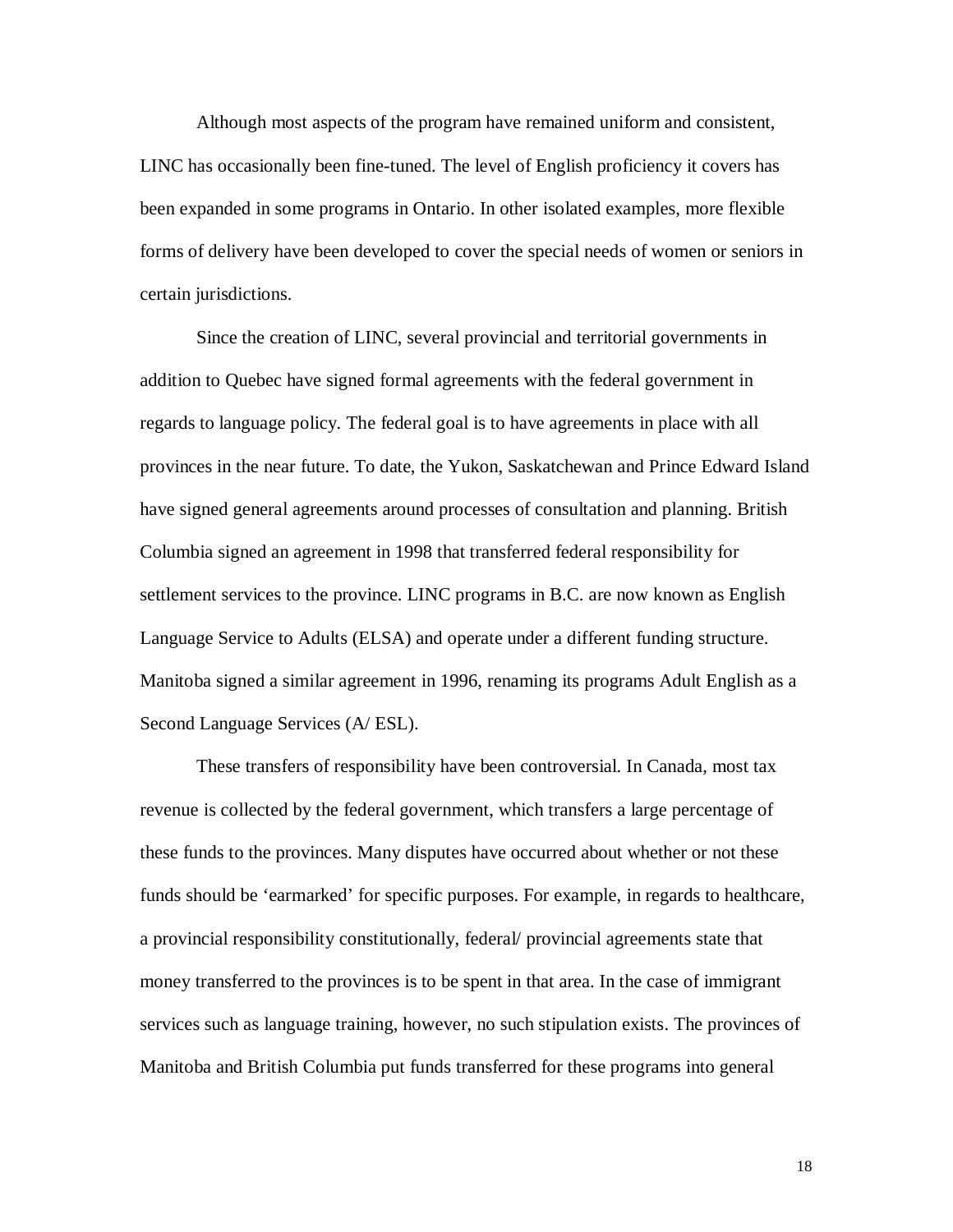revenue and then allot the money to ELSA and A/ ESL that they feel is appropriate. In British Columbia, the provincial government provides a significantly smaller amount of money per capita than provinces such as Ontario, where language training is still under the direct control of the federal government.

 At the current time, the total national cost of integrating immigrants is \$334.6M per year (Citizenship and Immigration Canada, 2002d). Of that figure, LINC costs the federal government \$100.4M. The money transferred to Quebec, Manitoba and British Columbia for their language training and immigrant settlement programs amounts to \$45.1M. Immigrants pay a substantial portion of the costs of these programs themselves, principally through payment of the Canadian permanent residence fee, which currently stands at \$975 each.

 At the same time as LINC was being developed, the federal government initiated a process that led to the creation of the Canadian Language Benchmarks (CLB). In response to recommendations made by the immigration advisory council and a wideranging set of consultations conducted subsequently, the federal government set up a representative national working group in 1993 to facilitation the creation of a set of language proficiency benchmarks to inform assessment and curriculum development (Pierce & Stewart, 1997). The benchmarks were released as a working document in 1996 and finalised in 2000.

 The CLB covers the full range of English proficiency (from beginning to full fluency), incorporates literacy and numeracy, emphasises tasks and suation, feature stand-alone descriptors per level, encourage local curriculum development, and include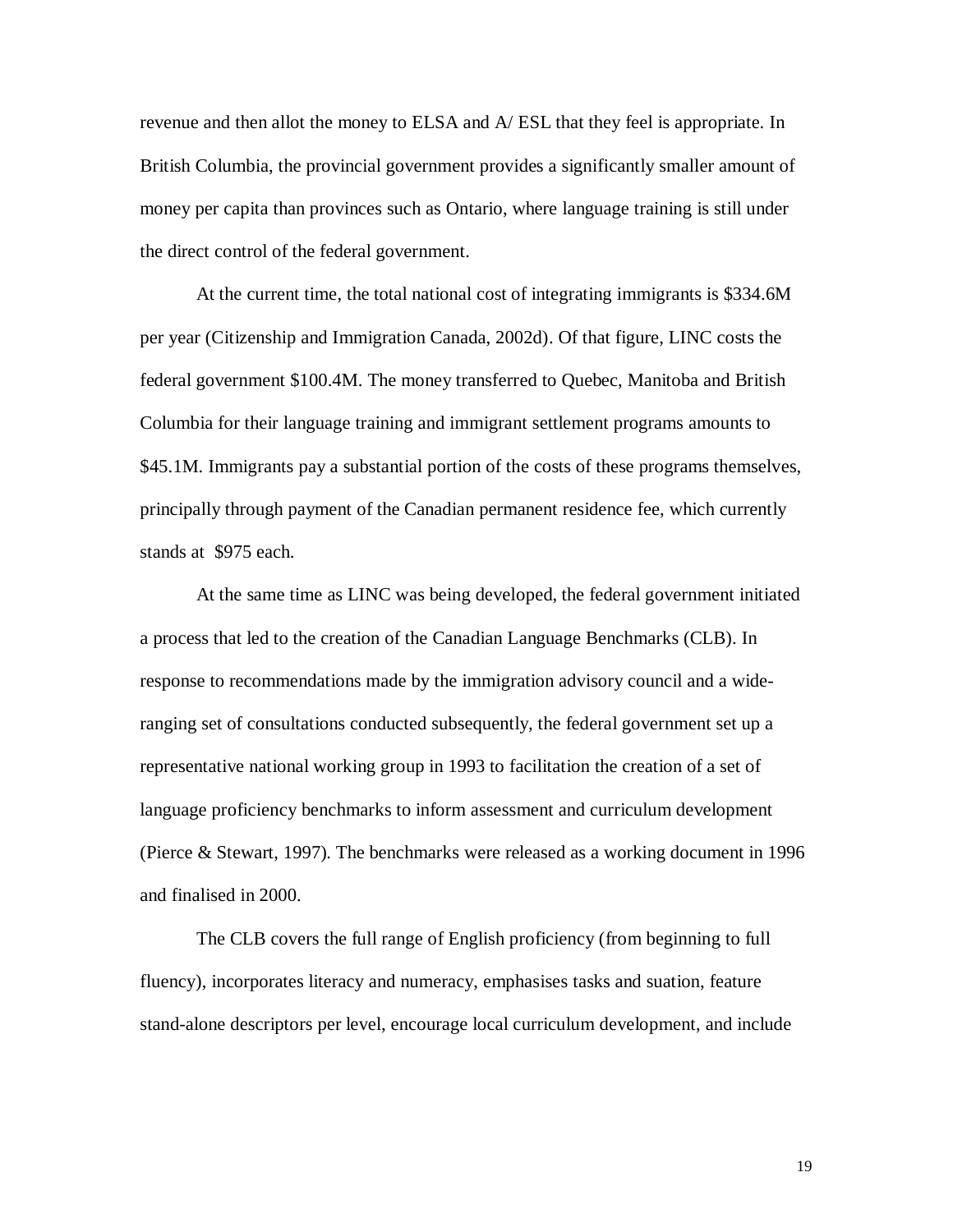proficiencies related to learning strategies, socio-cultural and strategic competencies (Citizenship and Immigration Canada, 1996).

 Associated with the CLB are implementation documents, curriculum guidelines, instructional resources pertaining to literacy and numeracy, sets of assessment materials and a representative national centre in Ottawa that coordinates a wide-range of language training curriculum initiatives. Publishers have also used the CLB as a basis for a wide variety of instructional materials.

 It is difficult to determine the exact number of programs that exist and learners serviced in Canada. The only attempt to collect data was conducted by the federal government in 1999 (Heritage Canada, 1999). Unfortunately, the principal focus of the survey was the large commercial market that provides academic English training to overseas students on temporary visas to Canada. Projections completed by the researchers indicate that something in the order of 177,000 Canadian citizens and immigrants are taking English language training at any one time. LINC practitioners often cite anecdotal evidence related to high dropout and low attendance rates. It is difficult at the time of writing to ascertain hard facts about these claims, however. Better statistical gathering processes, being put in place for both LINC and its provincial equivalents, should provide us with a better picture in the near future.

## **Emerging Trends and the Construction of Identity**

Adult ESL programs, as they currently exist, are designed to bring most newcomers up to a minimal level of English language proficiency. Little consideration to date has been given to the provision of instruction beyond levels 3 and 4 of the Canadian Language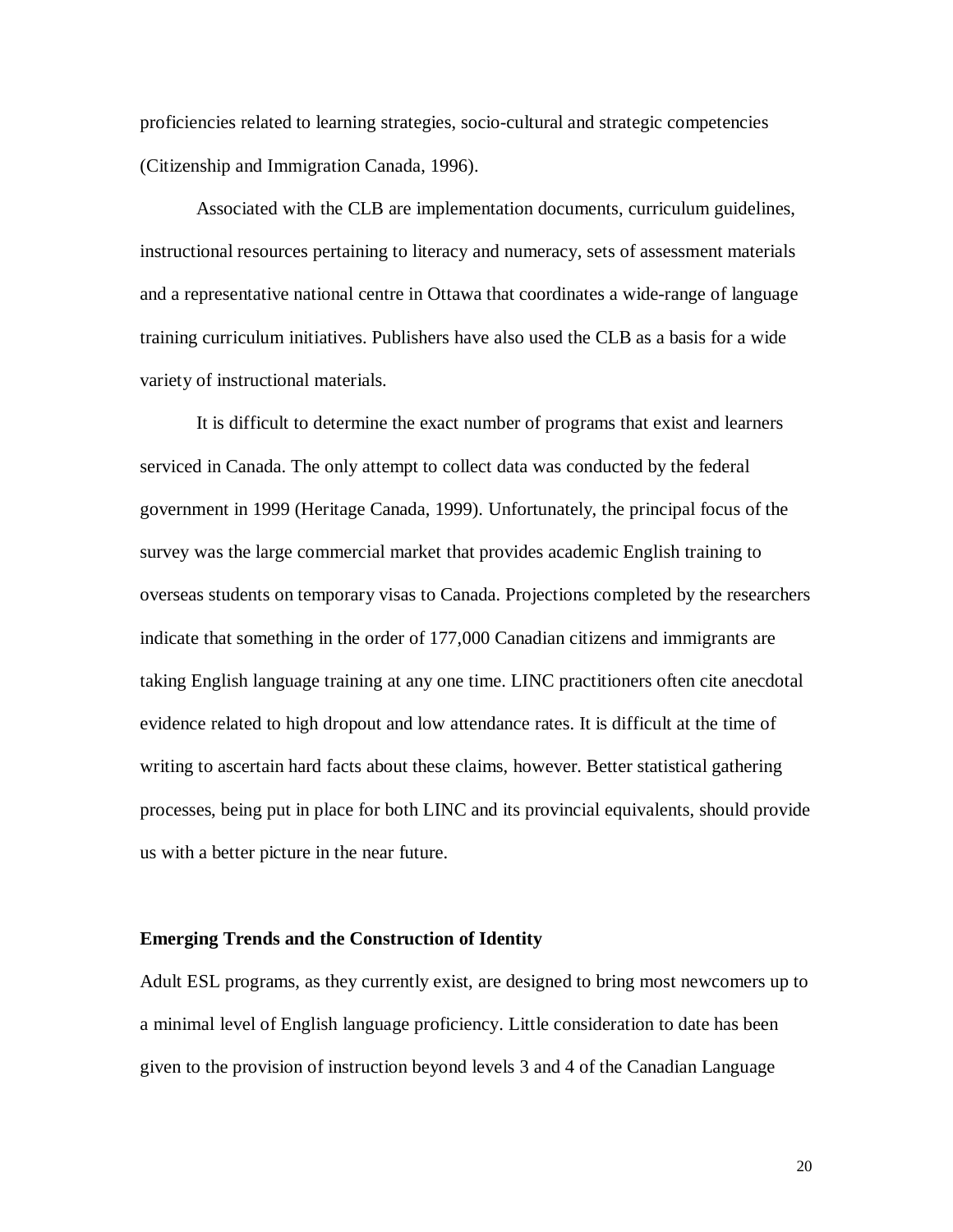Benchmark's 12 level scale. Most newcomers without independent means have had difficulty accessing programs that could give them the English language proficiency to gain non-menial employment. Higher levels of training and education have been available, but at increasingly greater costs. In addition, like in other social service sectors, financial cutbacks in the last decade have been common to all government funded adult ESL programs. These cuts have had devastating effects (Toronto Star, 2002b).

 There has recent increased pressure to expand ESL programming to train and relicence immigrants in specific professions in which labour shortages are developing. The demographic trends I have outlined above are having their effects. A major development occurred in 2002, when the Ontario provincial government earmarked \$15 million for 'bridge training projects' to relicence and train newcomers in the specific fields of health care, education, the machining, millwright and tooling trades, financial services programming, engineering, life sciences and welding (Ontario Ministry of Education, 2002). There has also been an expansion in funding for workplace specific literacy training that goes beyond a survival needs (Preparatory Training Program of Toronto, 2002). At the present time, these are the kinds of programs that are receiving increases in government funding.

 These examples are part of a trend in adult ESL programming that emphasises skills and work-related training. Government funding priorities in adult ESL is clearly turning to workplace specific programming. While these programs are certainly practical, I would argue that they atomise learners into sets of marketable skills. This is a shift that has occurred in both Canada and Australia from learning skills and educational service models to an undesirable rationalised industry orientation (Cumming, 1998).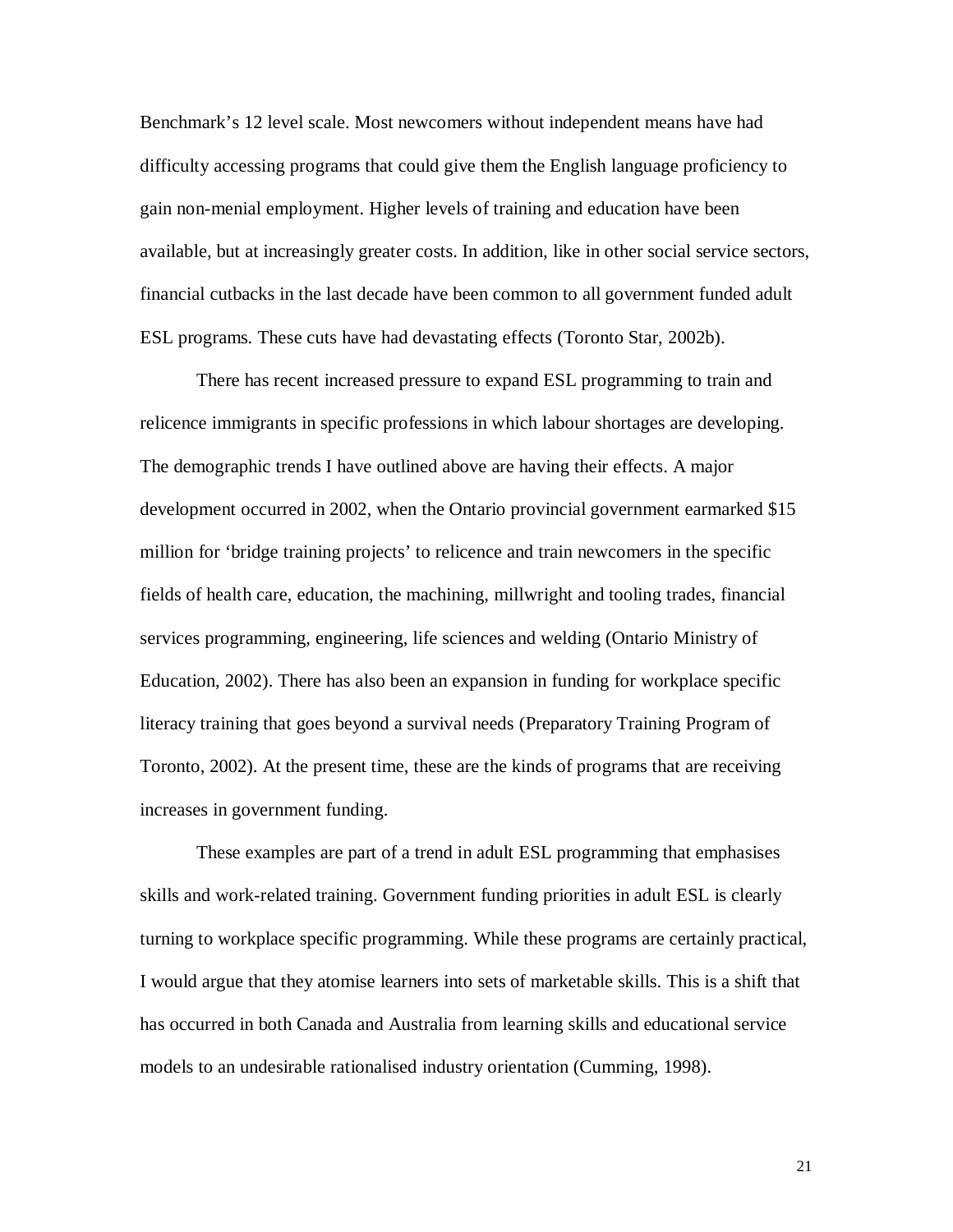Why is this detrimental? Helen Moore (1996) criticises this trend towards rationalisation in the Australian ESL context for the way in which it homogenises programming, and ignores individual learner differences. I also contend that these programming policy decisions fail to take into account the entire individuality of our learners and their identities. The multifaceted and complex process of identity construction in the types of educational settings I have described can not be fully realised without opportunities for intermediate and advanced language learning that engages the entire individual. Basic level language learning and work specific training may be practical, but they are severely limited.

### **Nation-state Identity Formation**

Even though national identity and culture often appear to be unchanging and unidimentional, systems of symbols, behaviours and values that are somehow immutable or even ethereal, every modern nation-state must actively work on its creation. (Teeple, 2000; p.164). Like individual identity construction, this process is multifaceted, complex and dynamic.

 Canadian cultural identity cannot be viewed as a pristine set of immutable facts to be transmitted to the immigrants in our ESL classes. Nor should our history be represented as an unproblematic and inevitable progress towards our status as the world's 'best place to live'. Our practice as ESL educators in countries like Canada must reflect the fact that newcomers are dynamically reconstructing identity, both in terms of their own personal and nation-state identities. In very real ways, they are transforming what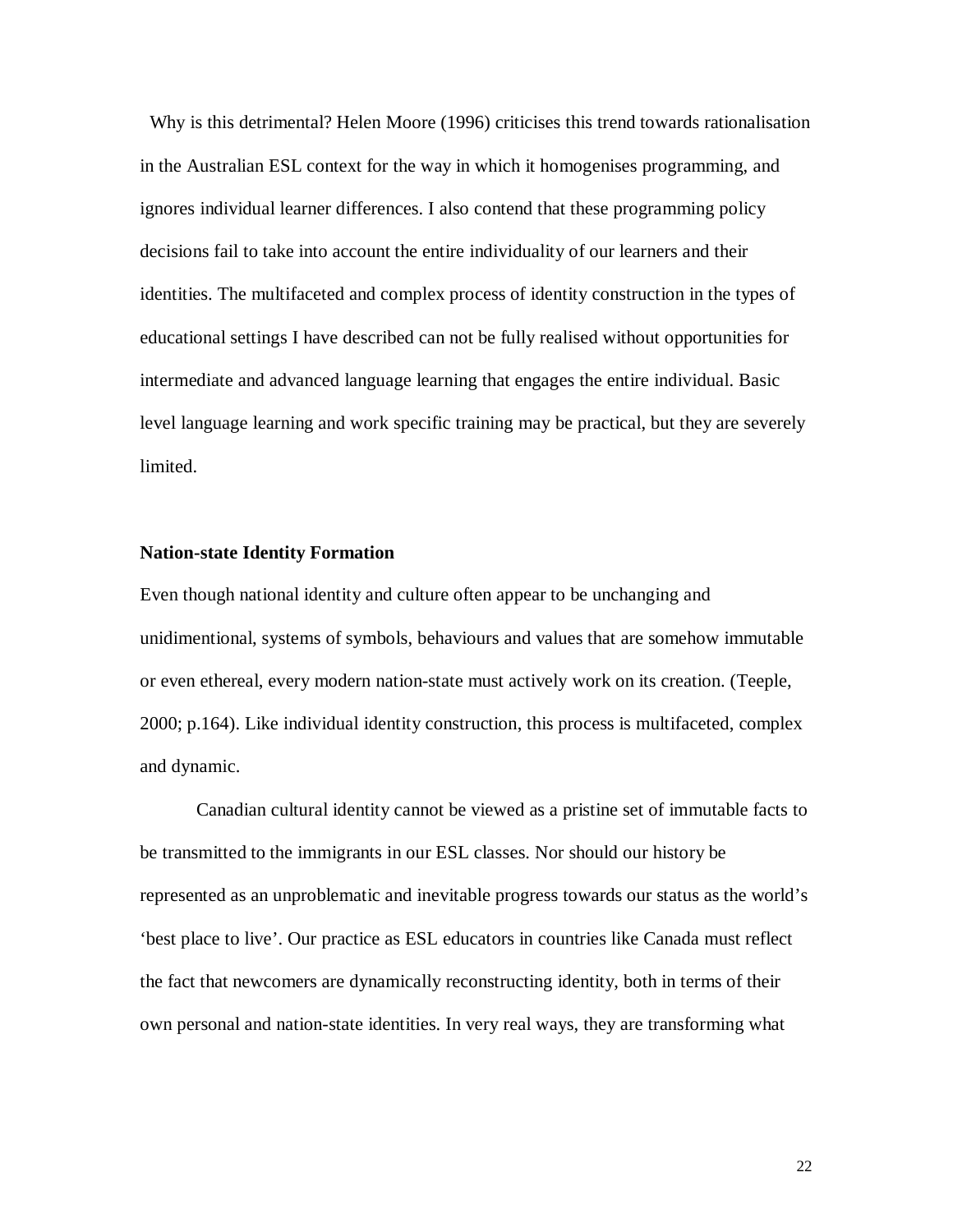they encounter both in and out our classes into new visions of what it means to be a citizen of a particular country, or even, in fact, the world as a whole.

 ESL programs can made a significant contribution to this process if it is given the scope to do so. Limiting these programs in the ways they are at present only helps perpetuate the situation that Young and Mukherjee criticise. The privileged position of British-based culture is now an anachronism, given Canada's emerging demographics. Our challenge now is to expand and design adult ESL programming that helps recreate Canadian national identity in a truly egalitarian manner.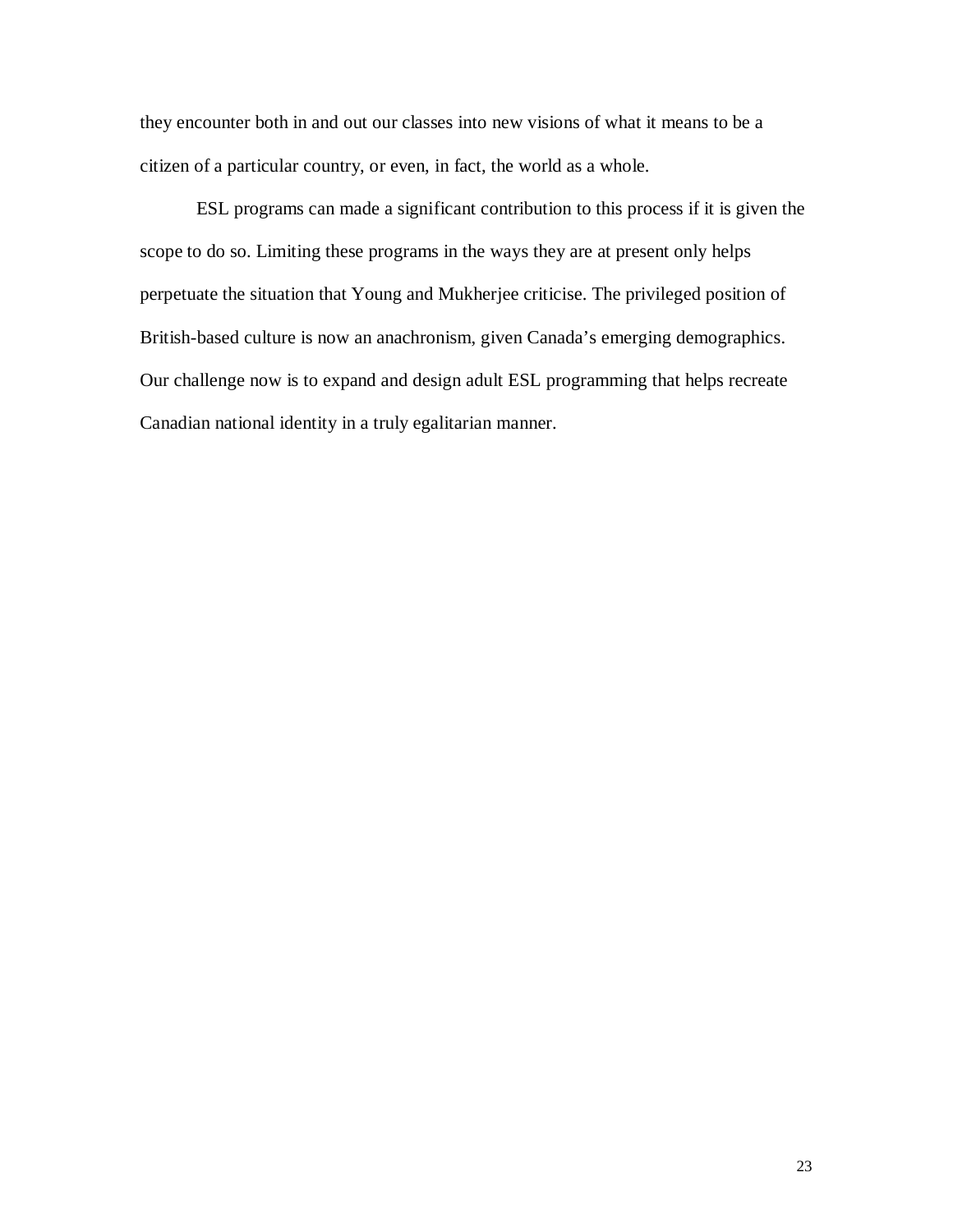# **References**

Anderson, B. (1991). *Imagined communities: Reflections on the origins and spread of nationalism.* London, Verso.

Anderson, J. T. M. (1918). *The education of the new Canadian*. Toronto: Dent.

Ashworth, M (2001). ESL in British Columbia in Mohan, B., Leung, C & C. Davison (eds.) English as a second language in the mainstream: teaching, learning and identity. New York: Longman.

Bannerji, H. (2000). Geography lessons: On being an insider/outsider to the Canadian nation. In *The dark side of the nation: Essays on multiculturalism, nationalism and gender* (pp. 63-86). Toronto, Ontario, Canada: Canadian Scholars' Press.

Burnaby, B. (1996). Language policies in Canada. In Herriman, M. & B. Burnaby (eds.) *Language policies in English-dominant countries.* Philadelphia: Multilingual Matters.

Burt, E. C. (1986). Citizenship and social participation: Grounded theory in civic education. In R. R. Gadacz (ed.) *Challenging the concept of citizenship.* Edmonton: CSC Consulting.

Chicago Cultural Studies Group (1992). Critical multiculturalism. In *Critical Inquiry,* 18, 531- 555.

Churchill, S. (1986). *The education of linguistic and cultural minorities in the OECD countries*. Clevedon, Avon: Multilingual Matters.

Citizenship and Immigration Canada (1996). *Canadian language benchmarks: ESL for adults and ESL for literacy learners.* Retrieved February 26, 2003, from <http://www.cic.gc.ca/english/newcomer/esl%2De.html>

Citizenship and Immigration Canada (2002a). *A Look at Canada*. Retrieved February 26, 2003 from<http://www.cicnet.ci.gc.ca/english/citizen/look/look-02e.html>

Citizenship and Immigration Canada (2002b). *Immigration Plan for 2002*. Retrieved February 26, 2003, from <http://www.cic.gc.ca/english/pub/anrep02.html>

Citizenship and Immigration Canada (2002c). *Fact sheet: Language Instruction to Newcomers to Canada.* Retrieved March 3, 2003, from <http://www.cic.gc/english/newcomer/linc-fs1.html>

Citizenship and Immigration Canada (2002d). Report on plans and priorities in *2002- 2003 Estimates.* Ottawa: Canadian Government Publishing.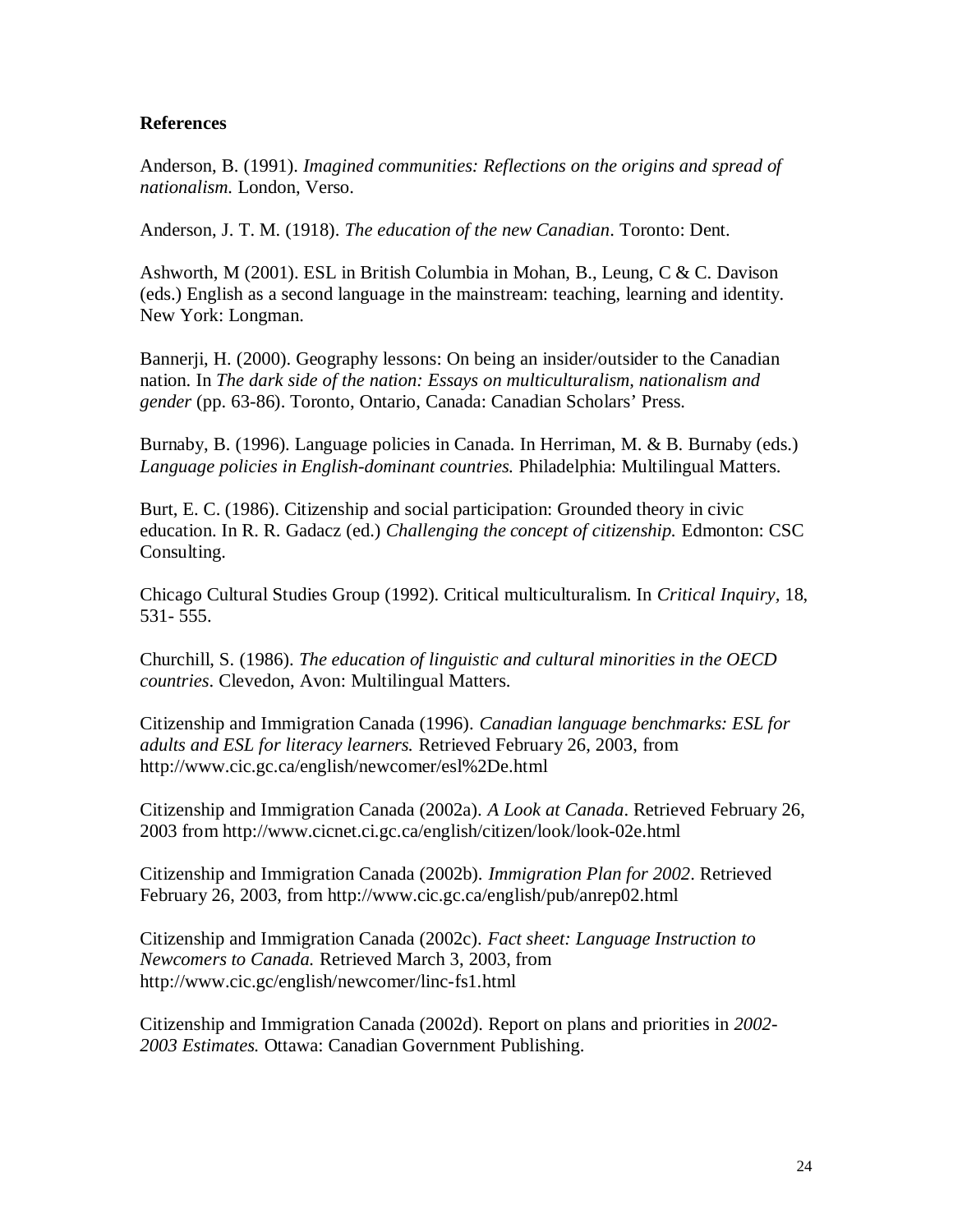Corson, D. (1990). *Language policy across the curriculum.* Clevedon: Multilingual Matters.

Courchêne, R. (1996). Teaching Canadian culture: teacher preparation. *TESL Canada Journal*, 13/ 2, 1- 16.

Cumming, A. (1998). Skill, service or industry? The orientation of settlement programs for adults learning English in Canada and Australia. *Prospects.* 13/ 3, 36- 42.

Cummins, J. (1988). From multicultural to anti-racist education: An analysis of programmes and policies in Ontario. In T. Skutnabb Kangas, & J. Cummins (eds.) *Minority education: From shame to struggle*. Clevedon, Avon: Multilingual Matters.

Esses, V. & R. C. Gardner (1996). Multiculturalism in Canada: Context and current status. *Canadian Journal of Behavioural Science,* 1- 11.

Fleming, D. (in press). Linking Personal and Nation-State Identities: Research and Practice in *TESL Canada Journal.* 20/ 2.

Fulford, R. (1993). A post-modern dominion: The changing nature of Canadian citizenship. In W. Kaplan (ed.) *Belonging: Essays on the meaning and future of Canadian citizenship.* Montreal: McGill- Queen's University Press.

Government of Canada (1991). *Annual report to parliament: Immigration plan for 1991- 1995.* Ottawa: Immigration Canada.

Hall, S. (1992) The question of cultural identity. In S. Hall, D. Held & T. McGrew (eds.) *Modernity and its futures.* Cambridge: Polity Press.

Harris, R., C. Leung & B. Rampton (2002). Globalization, diaspora and languageteaching in England. In D. Block & D. Cameron (eds.). *Globalization and language teaching*. London, Routledge.

Health and Welfare Canada (1988). *Report of the Canadian task force on mental health issues affecting immigrants and refugees.* Retrieved February 26, 2003, from [http://ceris.metropolis.net/Virtual%20Library/health/candian\\_taskforce/canadian1.html](http://ceris.metropolis.net/Virtual%20Library/health/candian_taskforce/canadian1.html)

Henry, F., Tator, C., Mattis, W., & Rees, T. (2000). The colour of democracy: Racism in Canadian society. Toronto, Ontario: Harcourt Brace & Company, Canada.

Heritage Canada (1999). *New Canadian perspectives: A profile of the providers of training in English and French as a second language.* Ottawa: Training and Continuing Education Section, Centre for Education Statistics, Statistics Canada.

Ilieva, R. (2000). Exploring culture in texts designed for use in adult ESL classrooms. *TESL Canada Journal*, 17/ 2, 50- 63.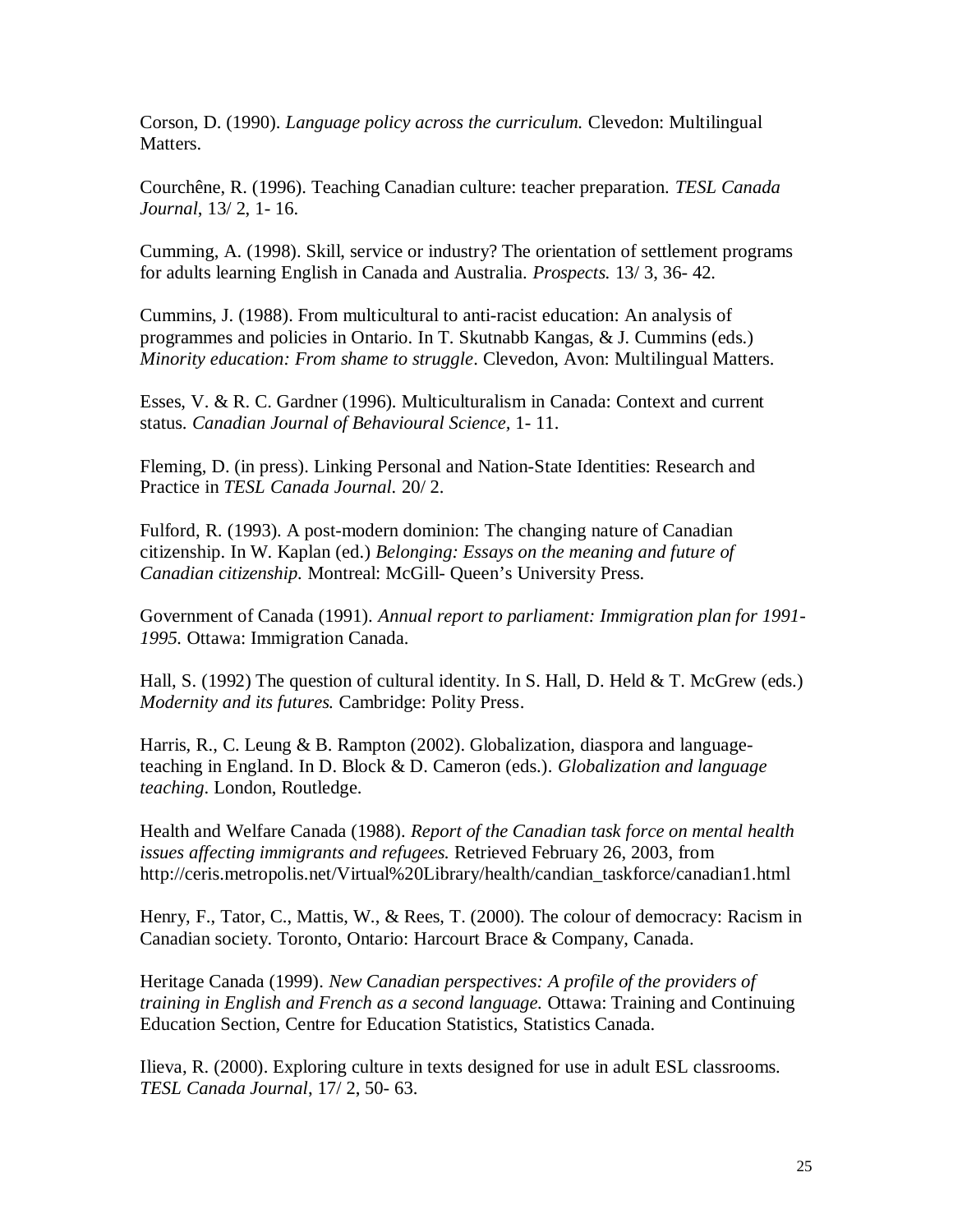Kaplan, W. (1993). Who belongs? Changing concepts of citizenship and nationality. In W. Kaplan (ed.) *Belonging: Essays on the meaning and future of Canadian citizenship.* Montreal: McGill- Queen's University Press.

Knowles, V. (2000). Forging our legacy: Canadian citizenship and immigration, 1900- 1977. Ottawa: Public Works and Government Services Canada.

Kubata, R. (2001). Discursive construction of the images of U.S. classrooms. In *TESOL Quarterly*, 35/ 1, 9- 38.

Kymlicka, W. (1992). *Recent work in citizenship theory.* Ottawa: Multiculturalism and Citizenship Canada.

Li, Peter (1990). *Race and ethnic relations in Canada.* Toronto: Oxford Press.

McLaren, P. (2001). Wayward multiculturalists: A reply to Gregor McLennan. *Ethnicities,* 1/ 3, 408- 420*.*

McNamara, T. (1997). What do we mean by social identity? Competing frameworks, competing discourses. *TESOL Quarterly,* 31/ 3, 561- 566.

Migration News (2002). *Canada: polls, data.* Retrieved March 3, 2003, from [http://www.migration.ucdavis.edu/mn/archive\\_mn/apr\\_2002-04mn.html](http://www.migration.ucdavis.edu/mn/archive_mn/apr_2002-04mn.html)

Mitchell, K. (2001). Education for democratic citizenship: Transnationalism, multiculturalism and the limits of liberalism. *Harvard Educational Review*, 71/ 1; 51- 78.

Moore, H. (1996) Telling what is real: Competing views in assessing ESL development. *Linguistics and education,* 8, 189- 228.

Morgan, B. (1997). Identity and intonation: Linking dynamic processes in an ESL classroom. *TESOL Quarterly,* 31/ 3, 431- 450.

Mukherjee, B. (1997) *American Dreamer*. Retrieved March 3, 2003, from [http://www.mojones.com/mother\\_jones/JF97/mukherjee\\_jump.html](http://www.mojones.com/mother_jones/JF97/mukherjee_jump.html)

Murphy, R. (1971). *Dialectics of social life.* New York: Basic.

Ng, R. (1993). Sexism, racism, Canadian nationalism. In H. Bannerji (Ed.), *Returning the gaze: Essays on racism, feminism and politics* (pp. 182-196). Toronto, Ontario, Canada: Sister Vision Press.

Norton, B. (2000). *Identity and language learning*. Harlow: Pearson.

Ontario Ministry of Education (2002). *Backgrounder to bridge training programs.*